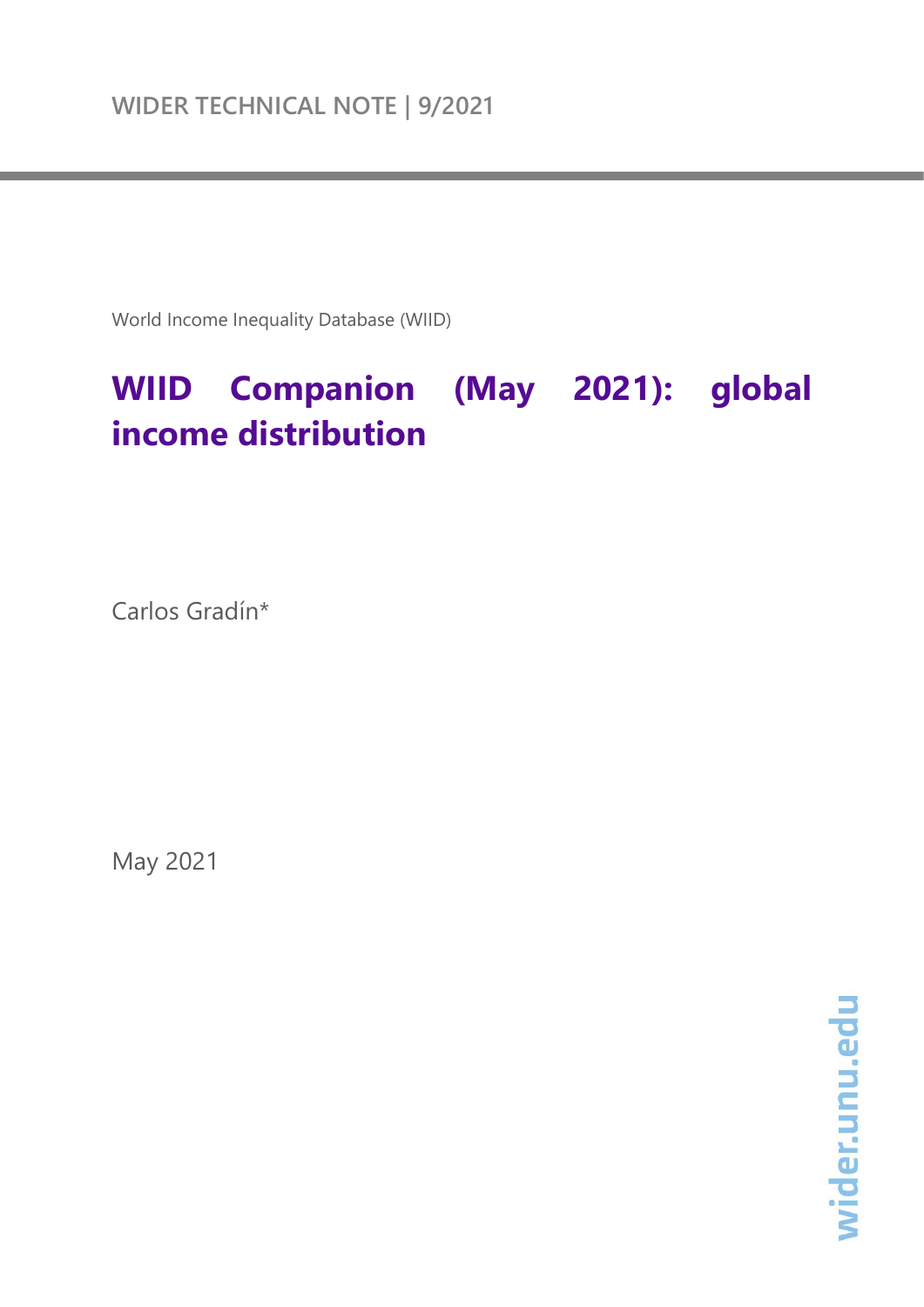**Abstract:** This document is part of a series of technical notes describing the compilation of a new companion database that complements the World Income Inequality Database (WIID). This technical note describes the construction of the global distribution companion datasets, version 31 May 2021. While previous technical notes described the selection of country income distribution series and the integration and standardization process to overcome the heterogeneity in original welfare concepts and other methods, I describe here all the necessary additional steps and assumptions made to construct the global dataset.

**Key words:** global income distribution, inequality, WIID, WIID Companion

# **JEL classification:** C82, D31, E01, O15

**Supplementary material**, such as code files, are freely available to download from the [webpage](https://doi.org/10.35188/UNU-WIDER/WTN/2021-9) of this technical note: [https://www.wider.unu.edu/publication/wiid-companion-may-2021](https://www.wider.unu.edu/publication/wiid-companion-may-2021-global-income-distribution) [global-income-distribution.](https://www.wider.unu.edu/publication/wiid-companion-may-2021-global-income-distribution)

https://www.wider.unu.edu/publication/wiid-companion-may-2021-global-income-distribution

# **Related publications:**

- Gradín, C. (2021). 'WIID Companion (May 2021): Data Selection'. WIDER Technical Note 2021/7. Helsinki: UNU-WIDER. <https://doi.org/10.35188/UNU-WIDER/WTN/2021-7>
- Gradín, C. (2021). 'WIID Companion (May 2021): Integrated and Standardized Series'. WIDER Technical Note 2021/8. Helsinki: UNU-WIDER. <https://doi.org/10.35188/UNU-WIDER/WTN/2021-8>
- Gradín, C. (2021). 'Trends in Global Inequality Using a New Integrated Dataset'. WIDER Working Paper 2021/61. Helsinki: UNU-WIDER. <https://doi.org/10.35188/UNU-WIDER/2021/999-0>

\* UNU-WIDER, Helsinki, Finland; [gradin@wider.unu.edu](mailto:gradin@wider.unu.edu)

This study has been prepared within the UNU-WIDER project [World Income Inequality Database \(WIID\).](https://www.wider.unu.edu/node/238021)

Copyright © UNU-WIDER 2021

UNU-WIDER employs a fair use policy for reasonable reproduction of UNU-WIDER copyrighted content—such as the reproduction of a table or a figure, and/or text not exceeding 400 words—with due acknowledgement of the original source, without requiring explicit permission from the copyright holder.

Information and requests: publications@wider.unu.edu

[https://doi.org/10.35188/UNU-WIDER/WTN/2021-9](https://doi.org/10.35188/UNU-WIDER/WTN/202#1-9)

#### **United Nations University World Institute for Development Economics Research**



Katajanokanlaituri 6 B, 00160 Helsinki, Finland

The United Nations University World Institute for Development Economics Research provides economic analysis and policy advice with the aim of promoting sustainable and equitable development. The Institute began operations in 1985 in Helsinki, Finland, as the first research and training centre of the United Nations University. Today it is a unique blend of think tank, research institute, and UN agency—providing a range of services from policy advice to governments as well as freely available original research.

The Institute is funded through income from an endowment fund with additional contributions to its work programme from Finland, Sweden, and the United Kingdom as well as earmarked contributions for specific projects from a variety of donors.

The views expressed in this paper are those of the author(s), and do not necessarily reflect the views of the Institute or the United Nations University, nor the programme/project donors.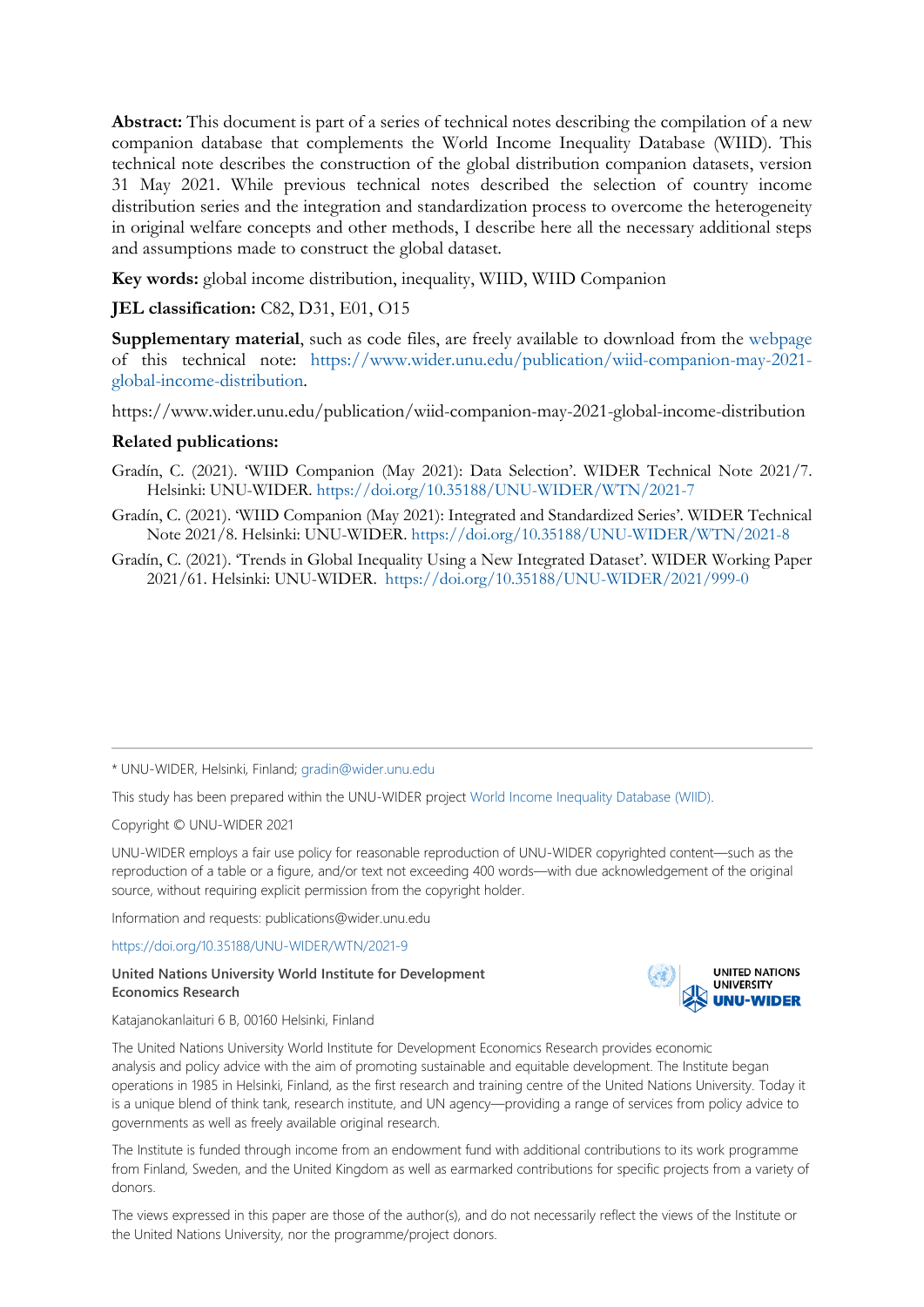# **1 Introduction**

The main objective of the global dataset presented here is to estimate an annual series, from 1950 to 2019, of the global distribution of per capita net household income across all people in the world, regardless of the country of residence. This annual series should be constructed in such a way that it is possible to produce regular updates and revisions whenever new or better information becomes available.

The detailed global distribution is made of distributions representing 100 percentile groups of each country in the world every year. These are based on the UNU-WIDER Income Inequality Database (WIID) and, more particularly, on the WIID Companion cross-country dataset, an unbalanced panel of the synthetic distributions of per capita net income at the percentile level and the corresponding inequality measures for all available countries, with information for the longest possible period.[1](#page-2-0) The original information comes primarily from PovcalNet, the Luxembourg Income Study (LIS), Eurostat, research studies, and historical compilations, among other sources.

I obtained this cross-country dataset in two stages. First, making a selection of the country series from the WIID that best represents each country's income distribution (as described in Gradín 2021b). Second, given that the original information contained in these series vary across welfare concepts and other methodological aspects, the WIID Companion uses the minimum necessary adjustments to integrate these series in a consistent way over time and across countries (as explained in Gradín 2021c). The country series used to estimate global income distributions are also included in the dataset to allow better tracking of the source of any distributional changes that are observed globally.

These country income distributions are finally aggregated at the global percentile level (representing 1 per cent of the world population), including mean incomes and income expressed as a share of total income. It also reports various distributional measures, including most common relative inequality indices (such as Gini, the general entropy family, and the Atkinson family), absolute inequality measures (absolute Gini and the standard deviation), aggregate income shares of different population groups (such as the bottom 40 or top 10 per cent), and ratios based on them (such as the Palma ratio or S20S80). The aggregation combines within-country income distributions at the percentile level with information about their populations, as estimated by UNDESA, while an integrated series of per capita GDP from various sources is used as a proxy for countries' mean incomes.

To give additional insights to better understand global inequality levels and trends, the dataset also estimates the income distribution by a country's geographical region and by income groups, and provides estimates of the between-country and within-country components of global inequality for each summary measure.

In this technical note, I explain the necessary steps to aggregate across countries the information on the synthetic income distributions in the WIID Companion (cross-country dataset) to produce the global distribution and various components of it. This note updates a previous version that refers to the March 2021 release of the data (Gradín 2021a). The construction of such a dataset necessarily involves strong assumptions to tackle the missing information. This is done here in a

<span id="page-2-0"></span><sup>&</sup>lt;sup>1</sup> Dataset in UNU-WIDER (2021a); see user guide in UNU-WIDER (2021b) for a description of the main sources.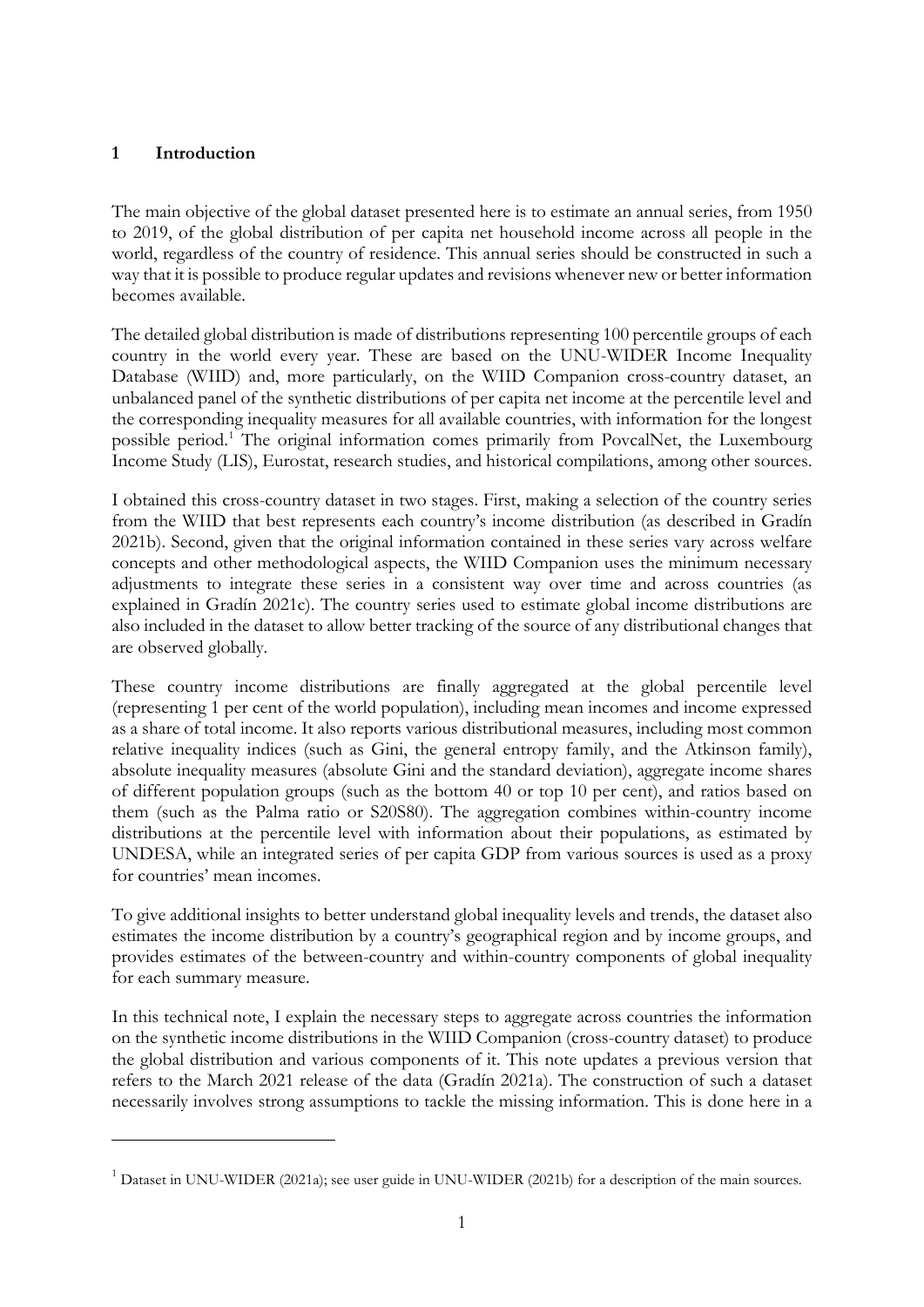transparent and simple way, with explicit assumptions, producing a distribution that is fully consistent with what is observed at the country level. Stata codes that allow replicating the steps described here are included with this technical note, while the necessary codes for previous steps are also released with the corresponding technical note.

The following sections are focused on the necessary steps:<sup>[2](#page-3-0)</sup>

- 1 determining the list of countries for which annual information is going to be provided;
- 2 constructing an annual series of country populations and mean incomes;
- 3 constructing an almost balanced panel of annual within-country synthetic distributions; and
- 4 aggregating the income distributions across countries into the global income distribution and estimating various global distributive measures.

# **2 Country list**

The first issue that needs to be addressed is to determine the list of countries that make up the global distribution. There were significant changes in country borders during the studied period, mostly after the collapse of communist regimes in Eastern Europe, for which distributive information is rather poor. In constructing this global dataset I use current existing countries, completing their information for earlier periods, when they integrated other states, if necessary, with the trend based on the original entities. For example, Czechoslovakia, Yugoslavia, or the USSR for former socialist countries, Ethiopia for Eritrea, or Sudan for South Sudan.<sup>[3](#page-3-1)</sup>

The database contains information for 209 economies (see Table A1 in Appendix A), including some autonomous territories often listed in international databases. Of these, 186 economies have distributive information (income percentile shares) for at least one year.

# **3 Population and per capita income**

Our main references for determining the population of a country in a specific year, as in the WIID Companion, are the estimates and projections made by UNDESA for total population (both sexes combined) by country, reported annually since 1950, in thousands (UNDESA 2019). In the few

<span id="page-3-0"></span><sup>&</sup>lt;sup>2</sup> For a discussion of the main challenges involved in the construction of a cross-country database on income distribution, see, for instance, Atkinson and Brandolini (2001), Anand and Segal (2008), or the papers in the journal special issue introduced by Ferreira et al. (2015), with a specific paper about the WIID (Jenkins 2015).

<span id="page-3-1"></span><sup>&</sup>lt;sup>3</sup> Due to the lack of distributive information on the German Democratic Republic in the WIID, to cover the period before unification I use in this case the combined information assigned to Germany for population (UNDESA) and mean income (Maddison Project), and the distributive information from the Federal Republic of Germany.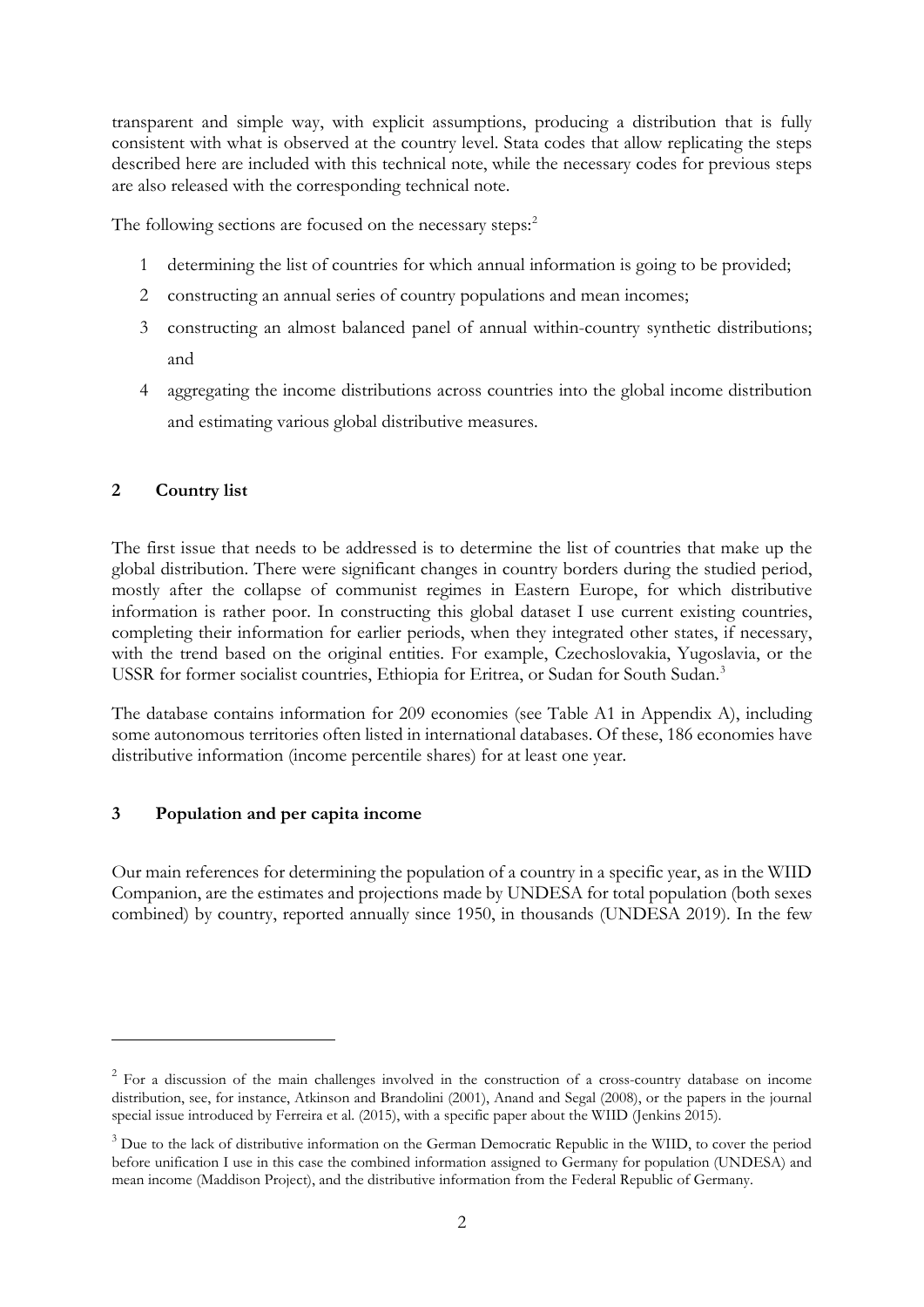cases in which the necessary information was not obtained from this source, it was completed with other sources.[4](#page-4-0)

The construction of a global dataset also requires annual information on country mean incomes. This in turn will determine where each country percentile falls in the global distribution when aggregating across countries, therefore affecting between-country absolute and relative inequalities in general, as well as within-country absolute inequalities.

There are two main approaches to estimating country mean incomes: (1) using a macro aggregate from National Accounts, like per capita GDP or GNI; or (2) using the survey per capita income or consumption. The main problem of the latter is that the information on survey income in the WIID is incomplete: not all country-year observations with income shares also report mean income. Furthermore, the mean income or consumption typically comes in local currency and with different reference periods, needing several adjustments that should take into account monetary reforms, evolution of exchange rates, inflation rates, etc., for which information is also incomplete. Considering that I am reconstructing an annual series for global income shares even for non-survey years, it seems to be more appropriate to use a macro aggregate because this information is estimated more widely and consistently.

For that reason, to collect information for as many countries as possible since 1950, I integrate information primarily coming from the per capita GDP series expressed in US\$2017 PPP (purchasing power parity), recently published by the World Bank (2021), with complementary trends adjusted from other sources. These are the Maddison Project Database (2020) (multiple benchmarks, version November 2, 2020) and the Penn World Tables (real GDP per capita expenditure-side at chained PPPs, PWT 9.1, Feenstra et al. 2015), both originally expressed in 2011 PPP instead. GDP is used as a proxy for income, given it is more widely available than GNI.

Therefore, the reference is GDP per capita based on PPP (constant 2017 international dollars: NY.GDP.PCAP.PP.KD) obtained from the World Development Indicators (World Bank 2021) for 1990 onwards. This is defined in the metadata spreadsheet in the following way:

PPP GDP is gross domestic product converted to international dollars using purchasing power parity rates. An international dollar has the same purchasing power over GDP as the U.S. dollar has in the United States. GDP at purchaser's prices is the sum of gross value added by all resident producers in the country plus any product taxes and minus any subsidies not included in the value of the products. It is calculated without making deductions for depreciation of fabricated assets or for depletion and degradation of natural resources. Data are in constant 2017 international dollars.

The integration of the different series for earlier years (1950–89) or for countries for which information in the World Development Indicators (WDI) is incomplete is done by taking advantage of overlaps with other series for most countries. Therefore, I incorporate the relative trend observed in the other sources, while keeping the scale observed in the WDI. This allows us to integrate the two series even if they are originally expressed in different PPPs. The Maddison series is rescaled to match the WDI series in 1990, adjusting all values before 1990 using the same ratio. The same applies to the PWT series whenever a country is not represented in the Maddison

<span id="page-4-0"></span><sup>&</sup>lt;sup>4</sup> As described in the WIID user guide, for example, for some historical entities we take the values from the French Institute for Demographic Studies (INED), for Kosovo from the WDI, and for the West Bank and Gaza from its statistical authority.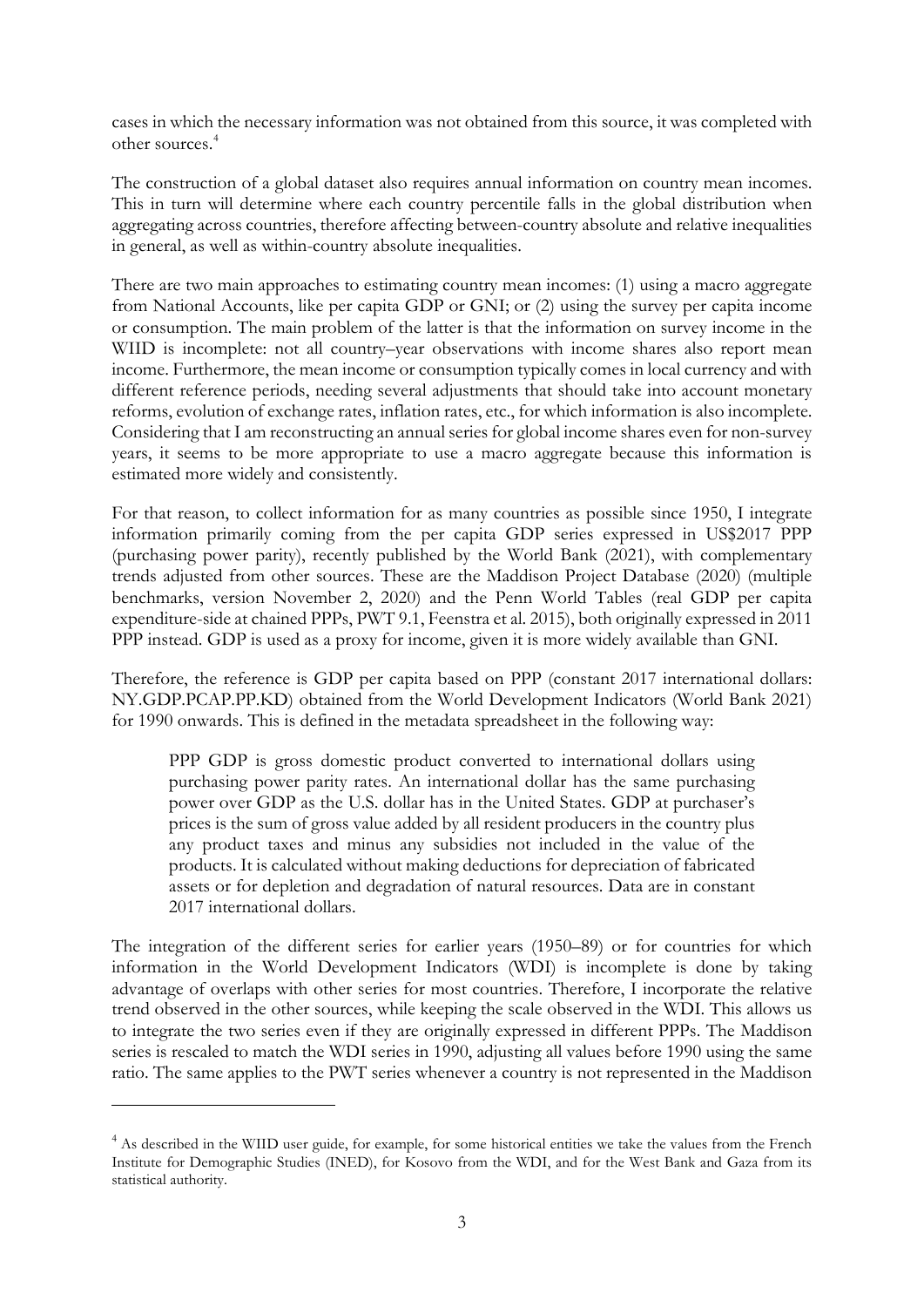Project either (mainly small islands or territories like the Cayman Islands, Fiji, the Maldives, and others).

In the case of countries with no information at all in the WDI series, but with information in the Maddison Project (e.g., Cuba, North Korea, [5](#page-5-0) Syria, Venezuela, Yemen), since the previous exercise cannot be done, I alternatively use the ratio between the GDP for the target country and that for the United States in 1990 in both sources to adjust the Maddison Project's values to be comparable to those in the WDI. The same applies for some countries, again mainly small islands, with information in the PWT but not in the WDI or the Maddison Project. In the case of countries with some years still missing, we impute the same growth rate as in their corresponding region and income group.<sup>[6](#page-5-1)</sup>

As a result, we have information for the period 1950–2019 about per capita income and population for all countries listed in Table A1 in Appendix A. Figure 1 shows examples of the integrated series.

Figure 1: Examples of GDP per capita integrated series

(a) United States (WDI since 1990; Maddison Project before 1990)



<span id="page-5-0"></span><sup>&</sup>lt;sup>5</sup> In the case of North Korea, I interpolate per capita income between 1943 and 1990 (with almost constant income), give the discontinuity in the Maddison Project series.

<span id="page-5-1"></span><sup>6</sup> Fiji (before 1960); Bhutan, Brunei, Macao, and various Caribbean islands (before 1970); Guyana, North Korea, and various Pacific islands (before 1990); San Marino (before 1997); Palau and Timor-Leste (before 2000); Kosovo (before 2003); Nauru (before 2004). In the case of the Maldives (the only country in its region and income group), GDP is kept constant before 1970 instead. In the cases of Curacao, Kosovo, Liechtenstein, the Marshall Islands, and Monaco, the lack of information before 1960 is replaced, keeping constant their information in 1960. Similarly, the information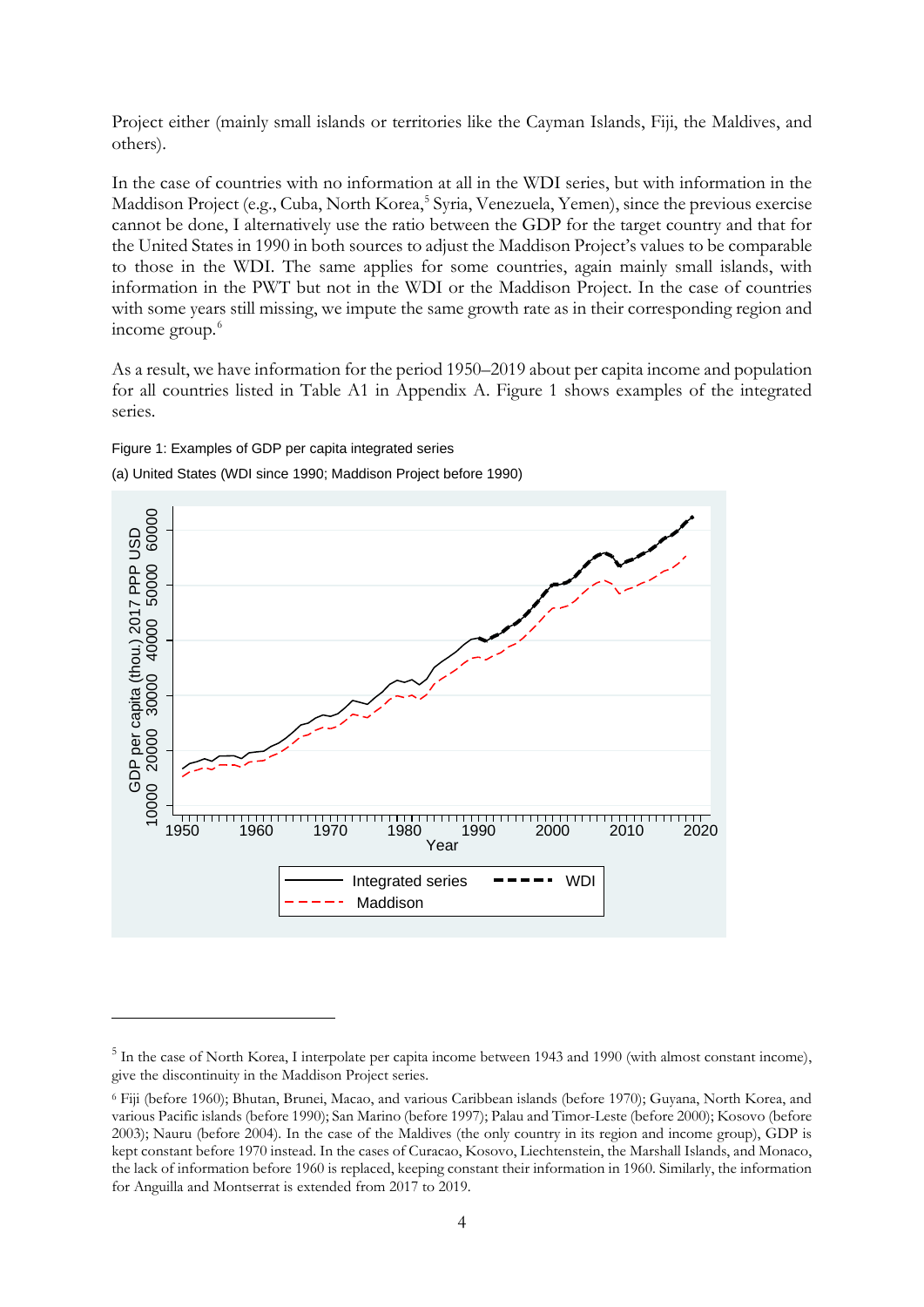

(b) Russia (WDI since 1990; Maddison Project for Russia (1960–89) and Soviet Union (before 1960))

(c) Venezuela (Maddison Project); United States 1990 is used as a reference for adjustment

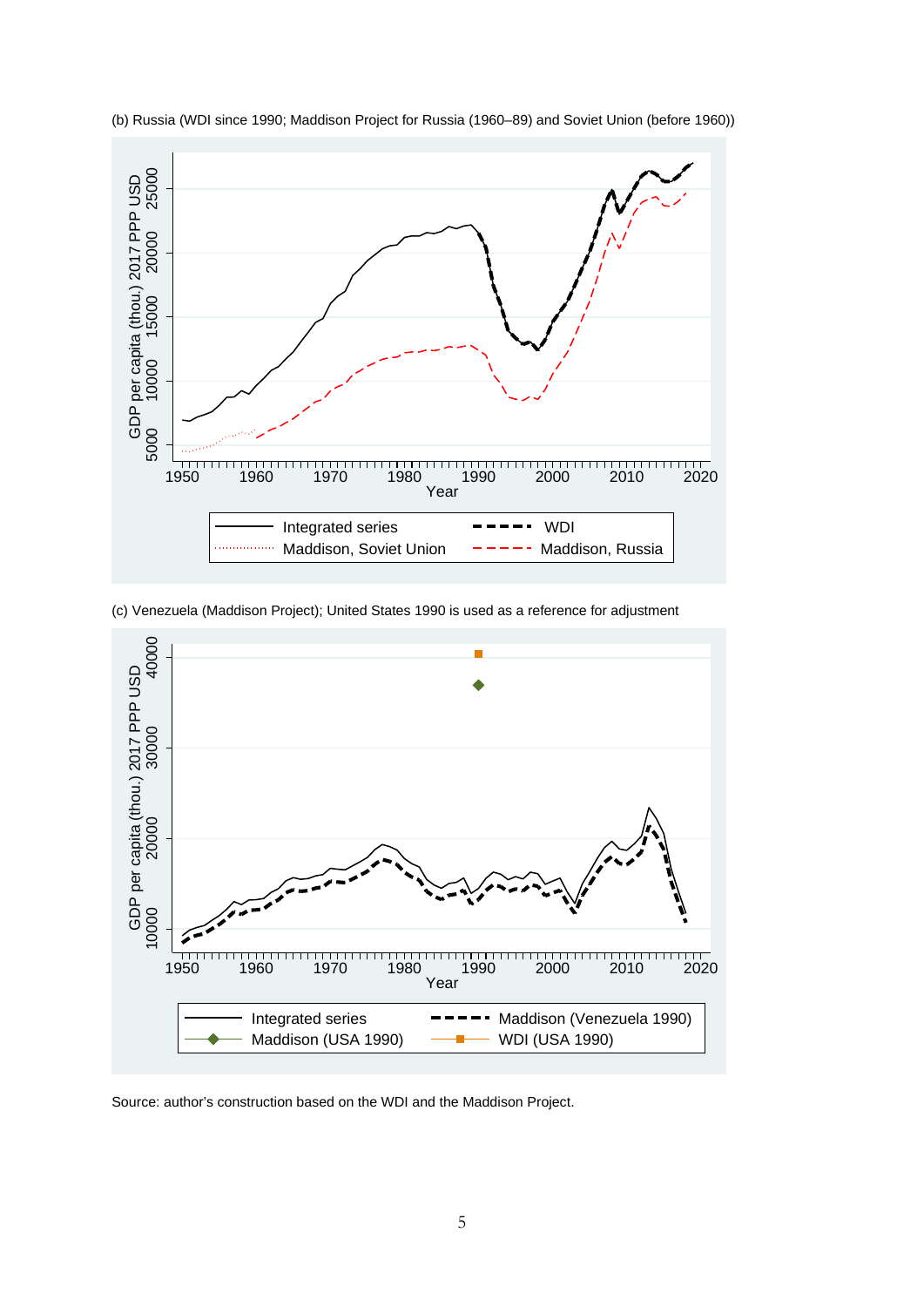#### **4 Panel of within-country synthetic income distributions**

The most important issue to address in the construction of a global database is the lack of distributive information for many country–year observations, given that this information is scarce and irregular in many cases.

The global dataset is based on the cross-country dataset in the WIID Companion. This dataset estimates synthetic income distributions at the percentile level based on aggregate income shares originally reported in the WIID, mostly at least at the decile level (in some cases at the quintile level), which may include or not the top and bottom vintiles.<sup>[7](#page-7-0)</sup> These income distributions originally referred to different welfare concepts (such as per capita net income, per capita consumption, total household gross income) and were made consistent over time and across countries using a twostage regression-based standardization process explained in Gradín (2021b). Table A1 reports the initial and final years of information for synthetic income distributions for all listed countries in the WIID Companion global dataset, as well as the number of survey years used.

One possibility to cope with this issue is to use only countries with information available each year (or in the closest years falling in specific time bins defined ad-hoc, e.g.  $\pm 2$  years away from the comparison year). This would significantly reduce the number of countries, especially in early years, and would produce a highly unbalanced panel, with varying composition, unless the missing information is imputed in some way. Otherwise, the implicit assumption is that countries that are missing in the sample have the same distribution as those included, and this in a context in which the set of omitted countries changes over time. This strategy is perfectly feasible with the WIID Companion, using the cross-country dataset and defining what time bin will be used. However, with the dataset we also provide an alternative solution based on using the information from the same country in other years to impute the missing country–year income distributions.

The solution adopted here is to linearly interpolate the income percentile shares for each country between two available survey years (which implies assuming uniform income changes between both years if the distribution has changed). Income distribution before the earliest survey observation and after the latest are extrapolated (kept constant). That is, the dataset will be a balanced panel, with information for all countries and years. In some cases, the distributive information comes from a survey conducted during the same year; in the majority of cases it is inferred from the nearest surveys.

In the few cases in which we have information for per capita income and population, but the country lacks entirely any information on the within-country distribution, this cannot be inter- or extrapolated. [8](#page-7-1) As an alternative, I assigned the population-weighted average per capita income distribution (percentile income shares) in the same geographical region and income group (using the World Bank's classifications). Therefore, the country will still contribute to the between-

<span id="page-7-0"></span> $<sup>7</sup>$  Note that about 10 per cent of country–year observations in the WIID Companion cross-country dataset refer only</sup> to the Gini index and not to the synthetic distributions. This is due to the lack of information on income shares at the decile or quintile level. Therefore, these observations are not used in the construction of the global dataset. This includes all the observations of Réunion, Saint Kitts and Nevis, Vincent and the Grenadines, San Marino, Saudi Arabia, Turks and Caicos Islands.

<span id="page-7-1"></span><sup>&</sup>lt;sup>8</sup> These are countries with no information on income shares in the WIID Companion in any year (some have information only for the Gini index, as previously explained, others are not part of the country dataset). They include Bahrain, Libya, Qatar, and Saudi Arabia in the Middle East and North Africa (MENA) region, as well as, Macao and the Marshall Islands in East Asia and Pacific, San Marino in Europe, and several Caribbean islands (Bermuda, Anguilla, etc.). See Table A1 in Appendix A.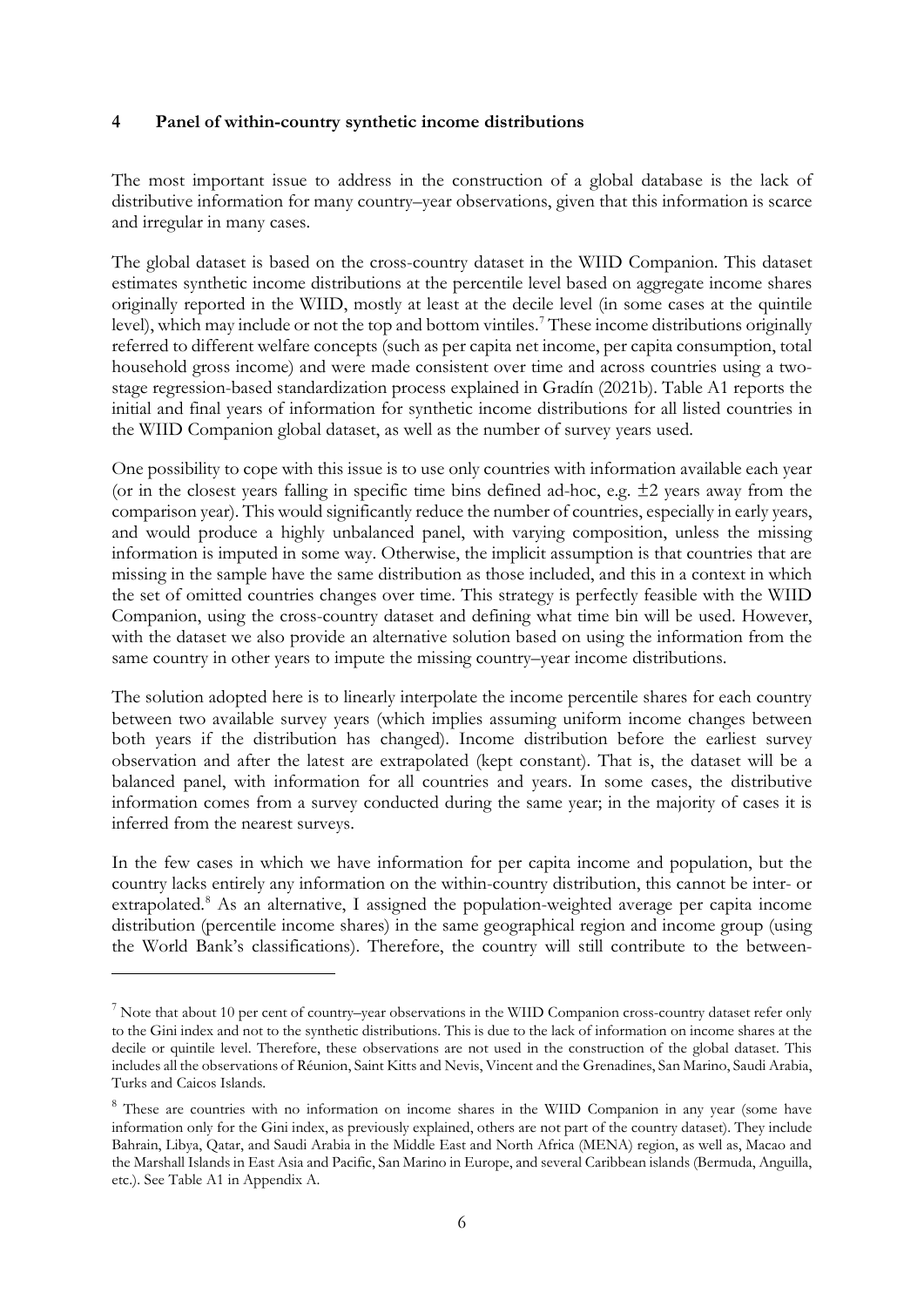country inequality level and trend (since I use its own mean income and population), but will reflect the region/income group within-country inequality component.<sup>[9](#page-8-0)</sup>

A variable (*interpolate*) in the corresponding file indicates whether the estimates come from a survey year, are interpolated, extrapolated, or imputed. This variable can be used to end up with the dataset with information for only survey years, as in the cross-country dataset.

To give a sense of the extent to which the distributive information for any year comes from a recent survey year, Figure 2 displays for each year the number of countries and the percentage of the contemporary world's population with a survey observation falling within a bandwidth of  $\pm 5$ years (e.g. number of countries and population share in 2000 with survey observations falling in the time span between 1995 and 2005).<sup>[10](#page-8-1)</sup> Figure 3 displays, for observations falling in those time bins, the population-weighted average gap between each year and the closest survey year (e.g. the gap will be 2 if the closest observation around 2000 is in either 1998 or 2002).





Note: number of countries and share of the world population with information on income shares, falling within a bandwidth of five years below and above the target year.

Source: author's construction based on the WIID Companion.

<span id="page-8-0"></span><sup>&</sup>lt;sup>9</sup> After this step, the only country in Table A1 that remains with information for mean income and population, but no distributive information, is North Korea. In this case I assigned the same mean income to all percentiles, so the country still contributes to inequality between countries.

<span id="page-8-1"></span> $10$  However, for the reasons discussed above, the database uses the nearest information of a country, without using a time threshold.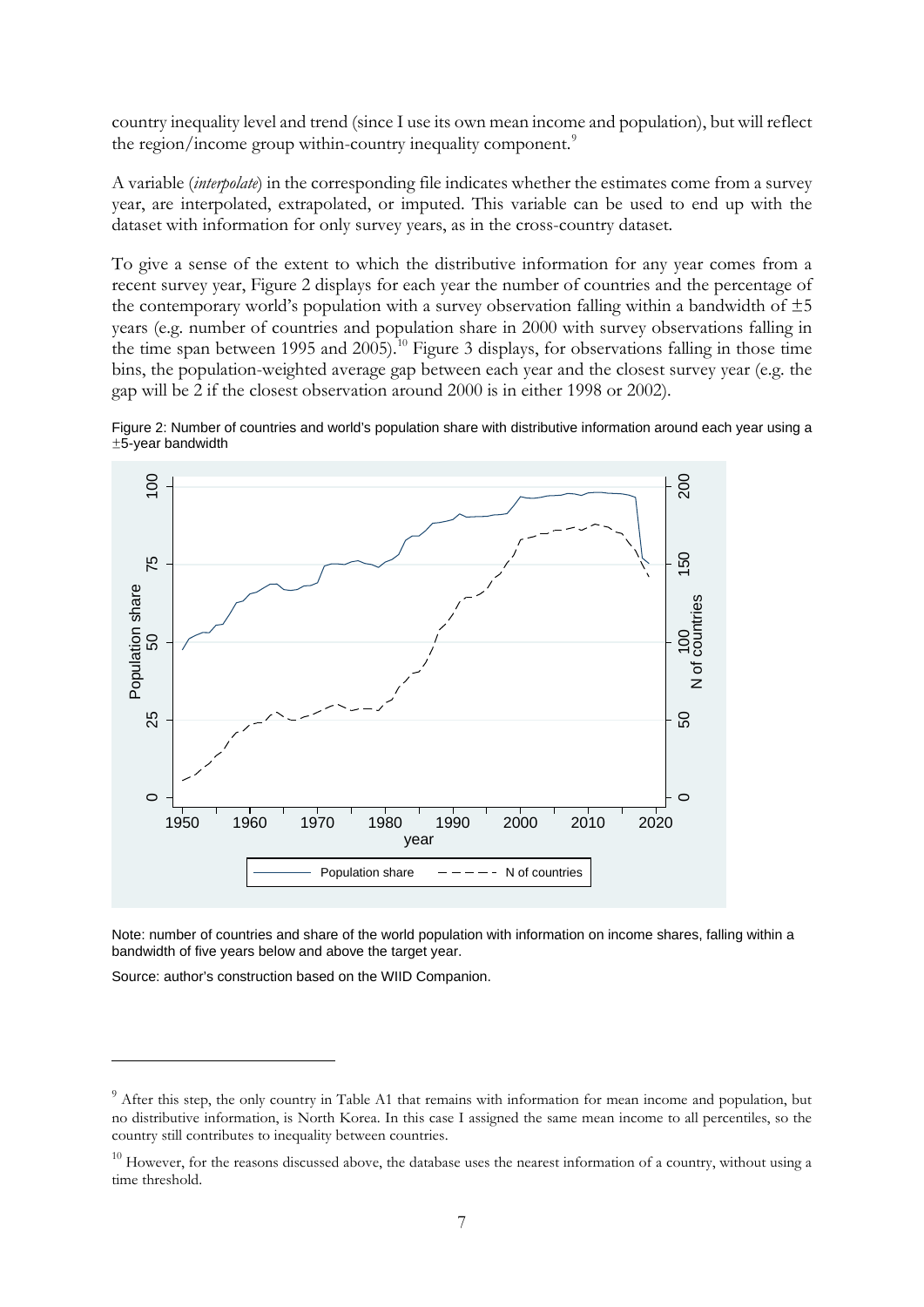

Figure 3: Population-weighted mean gap years between target year and closest survey year falling in a ±5-year bandwidth

Note: the population-weighted average gap in number of years between each target year and the closest survey income shares within a bandwidth of five years below or above the target year.

Source: author's construction based on the WIID.

It turns out that the initial number of countries with observations around 1950 is relatively small (11), but the world's population covered (or, equivalently, the population-weighted number of countries) is already 48 per cent, reflecting the fact that the most populous countries already have some survey information before 1955. Before 1950, the WIID Companion has information for percentile income shares only for the United States (since 1947) and Italy (1948). The next countries that followed between 1950 and 1955 are Mexico (1950); India (1951); Barbados (1952); and Argentina, China, Cuba, Puerto Rico, Sri Lanka, and Taiwan (1953). Distributive information for the first sub-Saharan African (SSA) countries starts being added in 1958–65, with Chad (1958), Benin, Zambia, Côte d'Ivoire, and Nigeria (1959), Niger and Madagascar (1960), Senegal (1961), and Tanzania (1964).

The number of countries and the population coverage within the  $\pm$ 5-year bandwidth progressively rises, reaching 75 per cent of the population (59 countries) in 1972 and 98 per cent (174–76 countries, with the omitted being mainly small countries) around 2010–12. More countries have information in recent decades, particularly after 1990, indicating that also the quality of the withincountry inequality estimates and trends is higher in the most recent decades. Examples of key late incorporations are Germany (1974), Indonesia and Brazil (1976), Iran (1986), Russia and Ukraine (1988), Vietnam and South Africa (1993), Ethiopia (1996), and Democratic Republic of the Congo (2005). In most recent years, however, the coverage of countries and population declines again due to the lack of updated information for many countries, included some populated ones like India.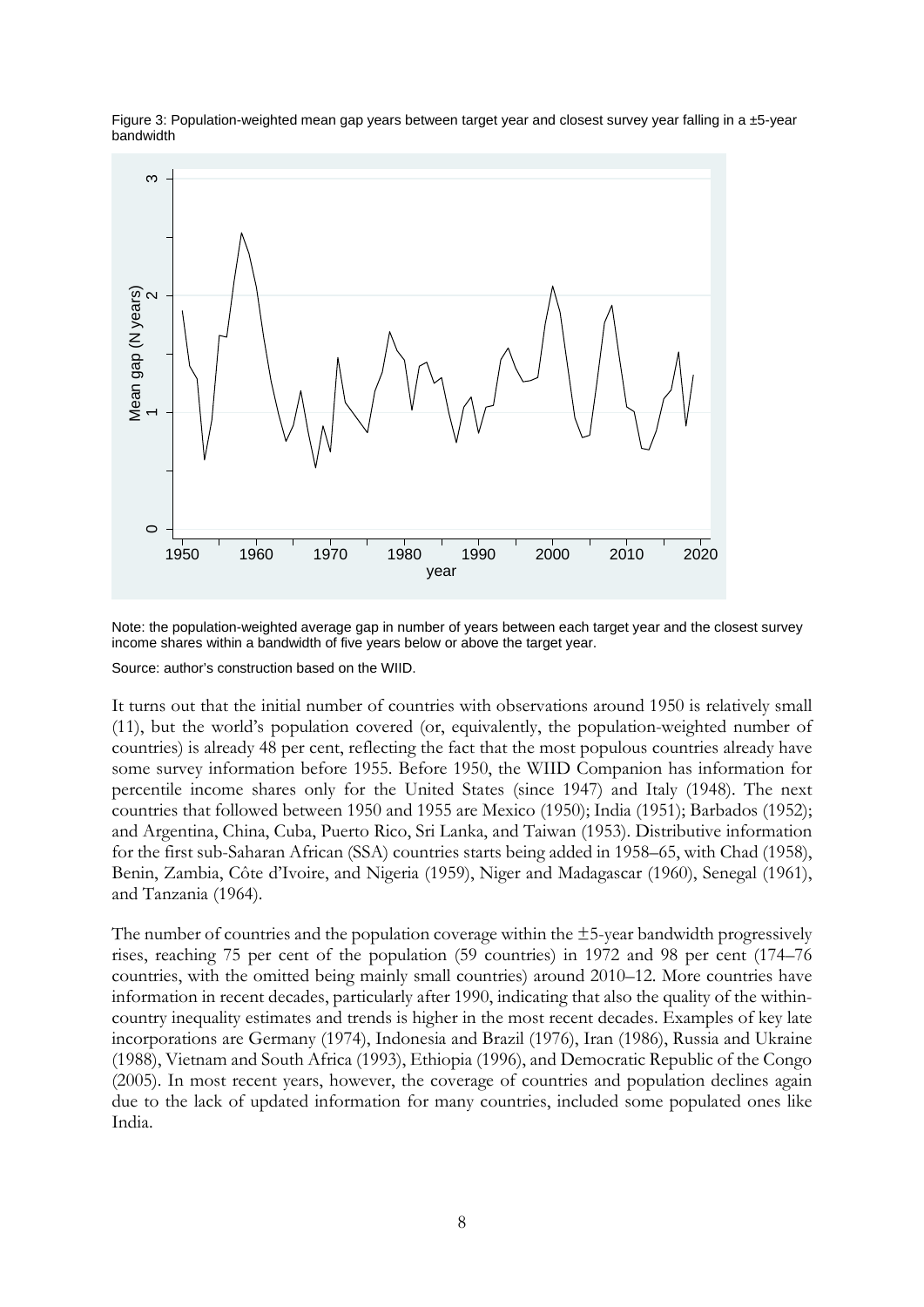The population-weighted average distance between a survey year and the target year falling within the corresponding ±5-year bin mentioned above oscillates between 0.5 and 2 years over most of the analysed period.

This heterogeneity in the availability of contemporaneous within-country distributions over time indicates that we need to keep in mind that although the database uses information for almost all countries in every year, a big part of the within-country distribution in the initial decades will be extrapolated from the earliest available information for each country. Inequality within those countries lacking a survey in the earliest years will remain constant until the first survey year. Thus, this approach underestimates the changes in inequality within countries over the first decades, particularly before 1980. However, it still reflects changes in between-country inequality for all countries, as explained earlier, given that mean income and population are updated annually. Alternatively, one could impute the trend in inequality for countries before the first survey is conducted based on information of similar countries or other predictors, or just focus one's attention on the most recent decades, when the representativity of the global population with contemporaneous distributive information is the highest.

# **5 Aggregation and computation of summary measures**

Combining the information from income shares by percentiles with country population and mean income, I estimated the global distribution for every year since 1950. Each country is represented by 100 income points, indicating the per capita income in 2017 PPP of each within-country percentile group (1 per cent of the contemporary country population). These observations are weighted by the population they represent to construct the global distribution.

The entire global distribution (mean income of country-level percentiles) is then used to estimate the mean income and income share (of total global income) for different global fractiles (i.e. percentiles and vintiles).<sup>[11](#page-10-0)</sup> These are further aggregated to report information for relevant groups, such as the bottom 40 per cent or the top 10 per cent. The global distribution is also used to estimate a battery of relative and absolute inequality indices (see Appendix B).<sup>[12](#page-10-1)</sup> In this initial version, relative measures such as the Gini index, generalized entropy, and the Atkinson families are included, along with the Palma ratio and the S80S20 ratio. These are complemented with information for the absolute Gini index and the standard deviation as summary measures of absolute inequality. Other distributive indicators may be included in future versions, but can be calculated by users based on the reported information.

The dataset also reports various inequality estimates to assess the importance of inequalities within and between countries.

First, the dataset estimates each summary inequality measure in two counterfactual distributions:

<span id="page-10-0"></span> $11$  Note that each global percentile roughly represents around 1 per cent of the world's population. I assigned each country percentile (all of its population) to one global percentile and, as a consequence, some global percentiles may make up slightly less or more than 1 per cent of the global population.

<span id="page-10-1"></span><sup>&</sup>lt;sup>12</sup> That is, the indices are estimated using the entire country-level distributions (weighted by their corresponding populations). Inequality measures (or any other distributional measures) can also be directly estimated using the global percentile distribution, even if this will slightly underestimate the level of global inequality.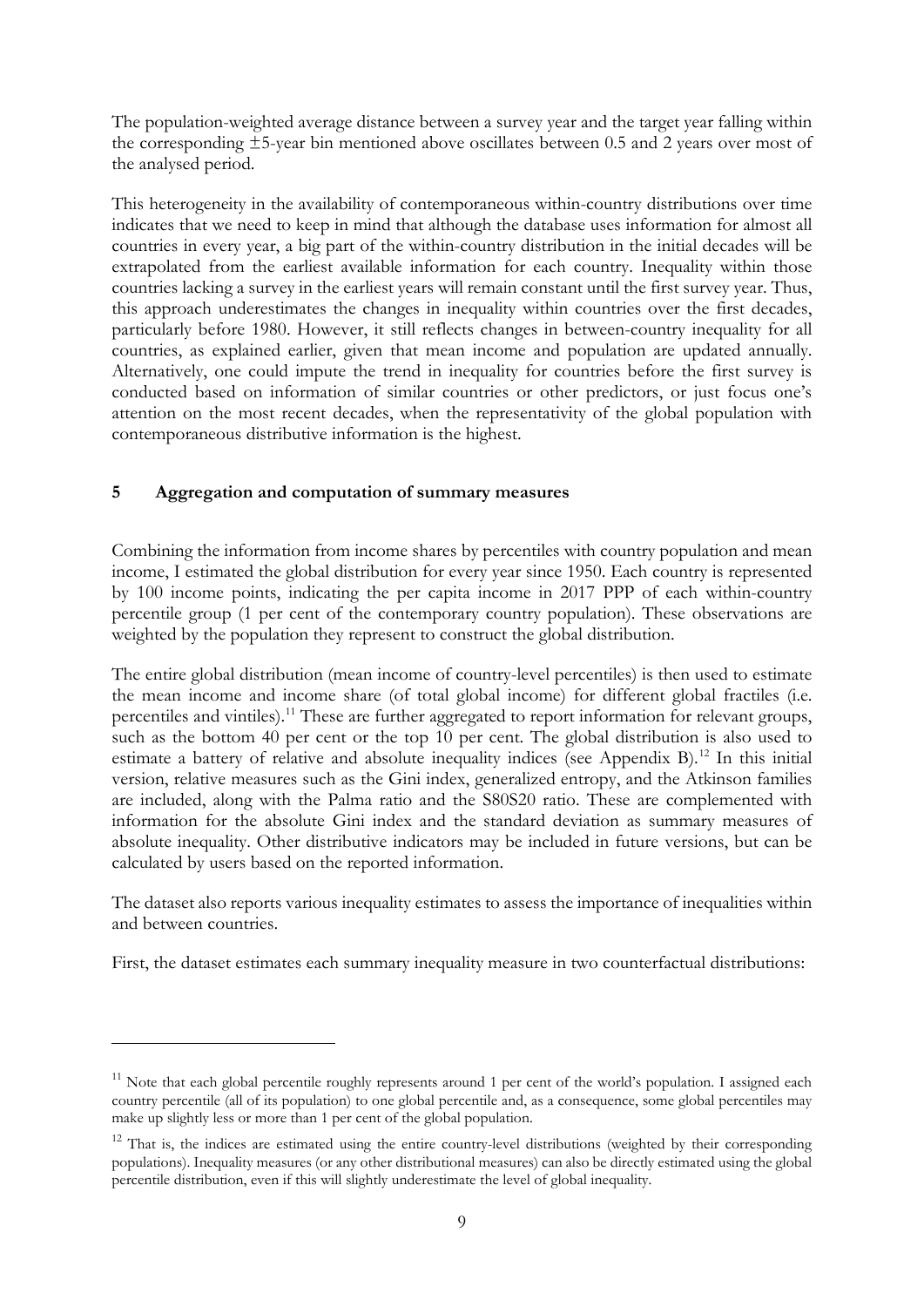- 1 *Between-country inequality.* A first counterfactual distribution indicates the global distribution resulting after all within-country inequalities were removed by replacing the income of all percentiles in every country by the country mean. It therefore reflects only inequality between countries. This is equivalent to estimating inequality measures on country mean incomes, with countries weighted by their populations. In the case of the Atkinson family, the corresponding 'equally distributed equivalent income' is used instead of the mean.
- 2 *Within-country inequality*. The second counterfactual distribution indicates the global distribution after all inequality between countries has been removed—that is, all country percentiles are rescaled to have the same representative income. The latter is the global mean income in general, but the equally distributed equivalent incomes in the case of the Atkinson family. Therefore, the inequality measures only reflect inequalities within-country.[13](#page-11-0) In the case of members of the generalized entropy family, inequality within countries, as defined here, is equivalent to estimating the population-weighted average of country inequality indices. Since this is not the case of the Gini index and the Atkinson family, these population-weighted averages are also provided separately, as they can also be used to assess the importance of inequality within countries.

It is well-known that inequality indices have different decomposability properties. Only in one case, the mean log deviation (*GE*0), overall global inequality is exactly the sum of the 'pure' between-country and within-country components, estimated as described above. In the case of other members of the same GE family, the difference between overall inequality and betweencountry inequality is often also referred to as the within-country component, but note that this component is different from the one defined above—that is, it is a weighted sum of country inequality, where the weights depend on country population but also on country mean incomes, and therefore are partially reflecting between-country inequalities. These are not reported directly in the dataset, but can easily be obtained by subtracting between-country inequality from overall inequality.

For that reason, as an alternative to comparing the importance of between-country inequalities across indices more consistently, I also estimated the percentage of inequality between countries to overall inequality using the Shapley approach, which guarantees that the within and between components add up to overall inequality in all indices (as described in Appendix C).

#### **6 Final considerations**

This technical note has described the necessary steps undertaken to construct the WIID Companion global dataset for the study of global inequalities from the within-country dataset. The approach followed here has been used to construct an almost balanced panel of countries and years with annual information since 1950, estimating the income distribution for each year by interpolating between the two closest survey years, or by keeping the distribution constant before the first and after the last survey year.

<span id="page-11-0"></span><sup>&</sup>lt;sup>13</sup> To keep within-country inequality constant, I multiply each income by the ratio between the global and country means (or 'equally distributed equivalent income' in the case of Atkinson) in the case of relative measures, while adding the differential between the global and country means in the case of absolute measures.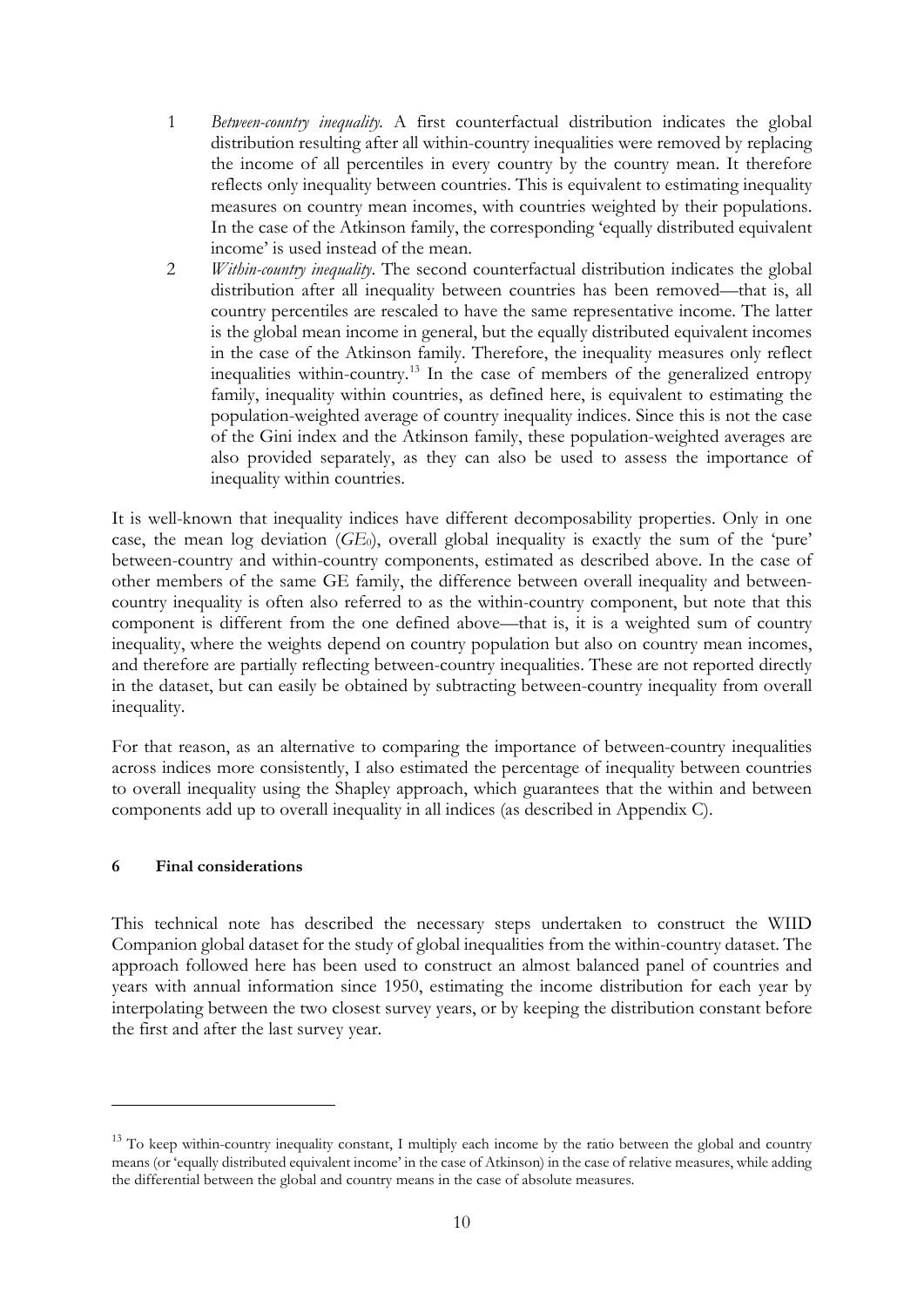Like the corresponding country income distribution, the global series attempts to primarily reflect the income distribution that would emerge from typical survey information, and has not been corrected for possible outliers or potential mis-estimation of incomes at the extremes of the distribution.

The approach followed here is to report a global dataset that is linked to detailed country-level information from which it was obtained, facilitating tracking any distributional pattern observed at the global level to the primary source at the detailed country level. The approach has also prioritized estimating the entire distribution. This has the advantage of not relying on a particular index (reflecting specific distributive views) to determine the nature of the observed distributional changes. Gradín (2021d) describes the main distributive trends using this database. As that evidence suggests, these distributional changes can be complex, and very often imply at the same time a combination of equalizing and disequalizing movements over time, involving different parts of the distribution. Thus, assessments over whether global inequality declines or increases will often depend on our views on inequality (absolute/relative, with more concern about the improvement of the poor versus about the concentration among the rich, etc.).

#### **References**

- Anand, S., and P. Segal (2008). 'What Do We Know about Global Income Inequality?'. *Journal of Economic Literature*, 46(1): 57–94. <https://doi.org/10.1257/jel.46.1.57>
- Atkinson, A.B., and A. Brandolini (2001). 'Promise and Pitfalls in the Use of "Secondary" Data-Sets: Income Inequality in OECD Countries as a Case Study'*. Journal of Economic Literature* 39(3): 771–99. <https://doi.org/0.1257/jel.39.3.771>
- Chakravarty, S.R. (2009). *Inequality, Polarization and Poverty: Advances in Distributional Analysis*. Springer: New York.
- Chantreuil, F., and A. Trannoy (2013). 'Inequality Decomposition Values: The Trade-Off between Marginality and Efficiency'. *Journal of Economic Inequality*, 11(1): 83–98. <https://doi.org/10.1007/s10888-011-9207-y>
- Davies, J., and A. Shorrocks (2021). 'Comparing Global Inequality of Income and Wealth'. In C. Gradín, M. Leibbrandt, and F. Tarp (eds), *Inequality in the Developing World*. Oxford: Oxford University Press.
- Feenstra, R.C., R. Inklaar, and M.P. Timmer (2015). 'The Next Generation of the Penn World Table'. *American Economic Review*, 105(10): 3150–82.<https://doi.org/10.1257/aer.20130954>
- Ferreira, F.H.G., N. Lustig, and D. Teles (2015). 'Appraising Cross-National Income Inequality Databases: An Introduction'. *Journal of Economic Inequality*, 13: 497–526. [https://doi.org/10.1007/s10888-015-](https://doi.org/10.1007/s10888-015-9316-0) [9316-0](https://doi.org/10.1007/s10888-015-9316-0)
- Gradín, C. (2021a). 'WIID Companion (March 2021): Global Distribution'. WIDER Technical Note 2021/6. Helsinki: UNU-WIDER.<https://doi.org/10.35188/UNU-WIDER/WTN/2021-6>
- Gradín, C. (2021b). 'WIID Companion (May 2021): Data Selection'. WIDER Technical Note 2021/7. Helsinki: UNU-WIDER. <https://doi.org/10.35188/UNU-WIDER/WTN/2021-7>
- Gradín, C. (2021b). 'WIID Companion (March 2021): Integrated and Standardized Series'. WIDER Technical Note 2021/8. Helsinki: UNU-WIDER. [https://doi.org/10.35188/UNU-](https://doi.org/10.35188/UNU-WIDER/WTN/2021-8)[WIDER/WTN/2021-8](https://doi.org/10.35188/UNU-WIDER/WTN/2021-8)
- Gradín, C. (2021c). 'Trends in Global Inequality Using a New Integrated Dataset'. WIDER Working Paper 2021/61. Helsinki: UNU-WIDER. <https://doi.org/10.35188/UNU-WIDER/2021/999-0>
- Jenkins, S.P. (2015). 'World Income Inequality Databases: An Assessment of WIID and SWIID'. *Journal of Economic Inequality*, 13: 629–71. <https://doi.org/10.1007/s10888-015-9305-3>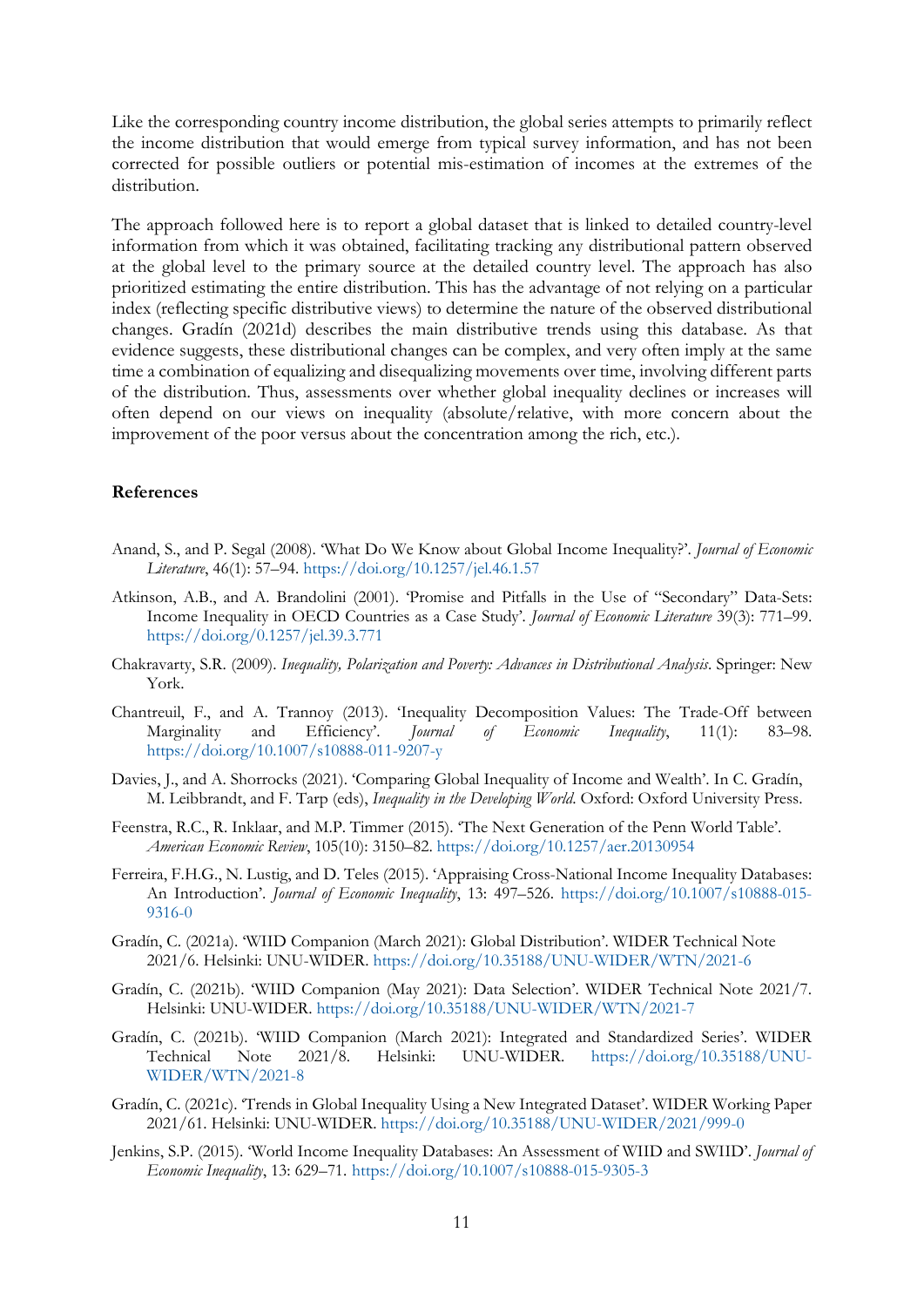- Maddison Project Database (2020). Version November 2020. Based on J. Bolt and J.L. van Zanden (2020), ['Maddison Style Estimates of the Evolution of the World Economy:](https://www.rug.nl/ggdc/historicaldevelopment/maddison/publications/wp15.pdf) A New 2020 Update'. Maddison-Project Working Paper WP-15. Groningen: Groningen Growth and Development Centre, University of Groeningen.
- Shorrocks, A. (2013). 'Decomposition Procedures for Distributional Analysis: A Unified Framework Based on the Shapley Value'. *Journal of Economic Inequality*, 11(1): 99–126. <https://doi.org/10.1007/s10888-011-9214-z>
- UNDESA (2019). *World Population Prospects 2019*, online edition rev. 1. New York: United Nations, Department of Economic and Social Affairs, Population Division.
- UNU-WIDER (2021a). 'World Income Inequality Database (WIID)'. Version 31 May 2021. Available at: <https://www.wider.unu.edu/database/world-income-inequality-database-wiid>
- UNU-WIDER (2021b). 'World Income Inequality Database (WIID): User Guide and Data Sources'. at: [https://www.wider.unu.edu/sites/default/files/WIID/WIID-User-Guide-](https://www.wider.unu.edu/sites/default/files/WIID/WIID-User-Guide-31MAY2021.pdf)[31MAY2021.pdf](https://www.wider.unu.edu/sites/default/files/WIID/WIID-User-Guide-31MAY2021.pdf)
- World Bank (2021). 'World Development Indicators'. Available at: <https://databank.worldbank.org/source/world-development-indicators> (accessed 15 January 2021).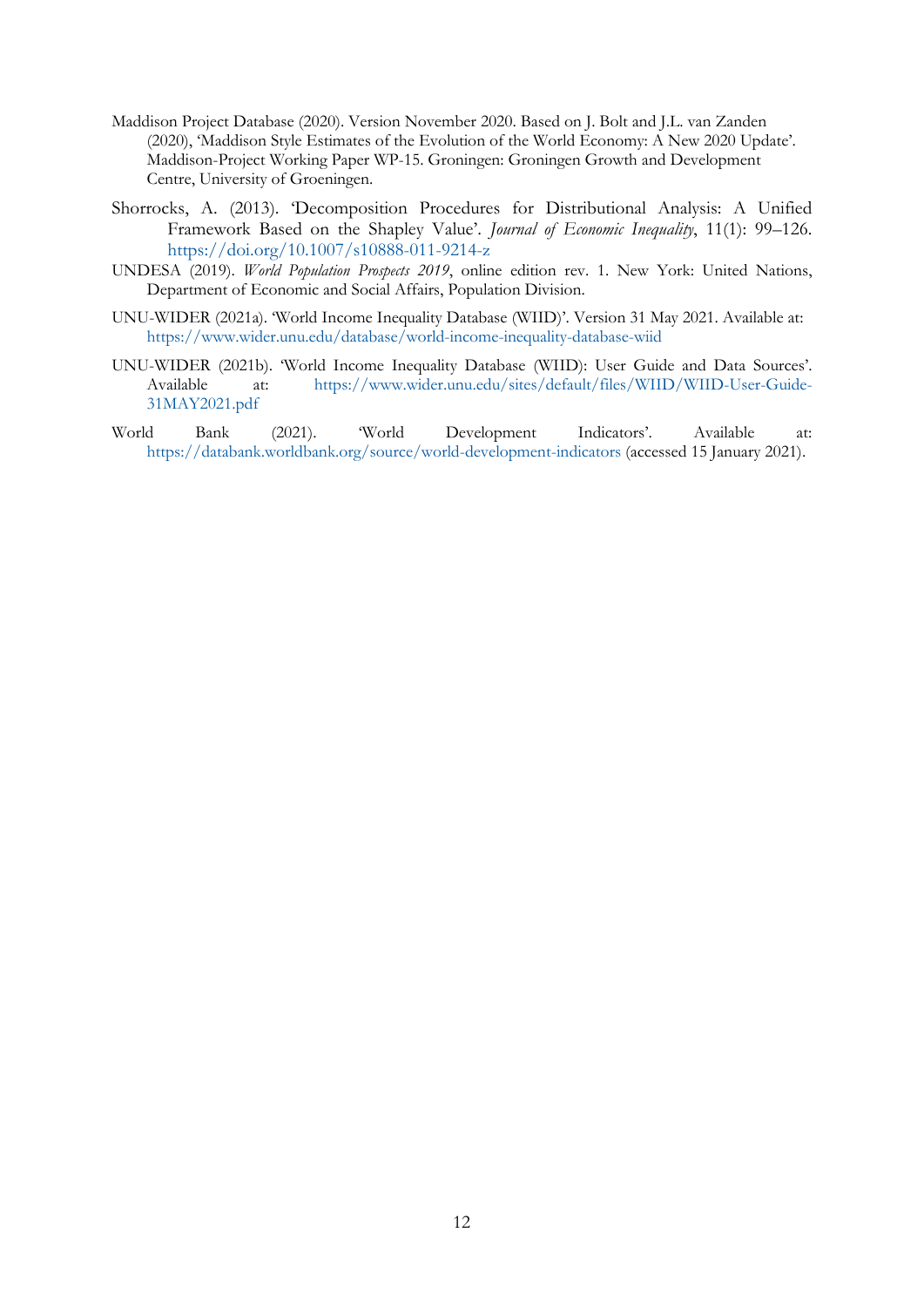# **Appendix A: Available within-country distributions**

Table A1: Initial and final years, and number of survey-year observations (*N*) with information for within-country distribution used to construct the global dataset

| Region and country/territory           | <b>Distribution</b> |                         |                |
|----------------------------------------|---------------------|-------------------------|----------------|
|                                        |                     | Initial year Final year | Ν              |
| <b>North America</b>                   |                     |                         |                |
| Bermuda                                |                     |                         |                |
| Canada                                 | 1966                | 2017                    | 20             |
| <b>United States</b>                   | 1950                | 2019                    | 56             |
| <b>Latin America and the Caribbean</b> |                     |                         |                |
| Anguilla                               |                     |                         |                |
| Antigua and Barbuda                    |                     |                         |                |
| Argentina                              | 1953                | 2019                    | 40             |
| Aruba                                  |                     |                         |                |
| <b>Bahamas</b>                         | 1970                | 2013                    | 3              |
| <b>Barbados</b>                        | 1952                | 2010                    | 3              |
| <b>Belize</b>                          | 1993                | 1999                    | 6              |
| <b>Bolivia</b>                         | 1968                | 2019                    | 24             |
| <b>Brazil</b>                          | 1976                | 2019                    | 31             |
| <b>British Virgin Islands</b>          |                     |                         |                |
| Cayman Islands                         |                     |                         |                |
| Chile                                  | 1968                | 2017                    | 15             |
| Colombia                               | 1964                | 2019                    | 15             |
| Costa Rica                             | 1969                | 2019                    | 33             |
| Cuba                                   | 1953                | 1953                    | 1              |
| Curacao                                |                     |                         |                |
| Dominica                               | 2008                | 2008                    | 1              |
| Dominican Republic                     | 1969                | 2019                    | 27             |
| Ecuador                                | 1968                | 2019                    | 25             |
| El Salvador                            | 1965                | 2019                    | 26             |
| Grenada                                | 2008                | 2008                    | 1              |
| Guatemala                              | 1979                | 2014                    | 10             |
| Guyana                                 | 1993                | 1998                    | $\overline{c}$ |
| Haiti                                  | 2001                | 2012                    | $\overline{c}$ |
| Honduras                               | 1968                | 2019                    | 20             |
| Jamaica                                | 1958                | 2015                    | 29             |
| Mexico                                 | 1950                | 2018                    | 21             |
| Montserrat                             |                     |                         |                |
| Nicaragua                              | 1993                | 2014                    | 6              |
| Panama                                 | 1962                | 2019                    | 25             |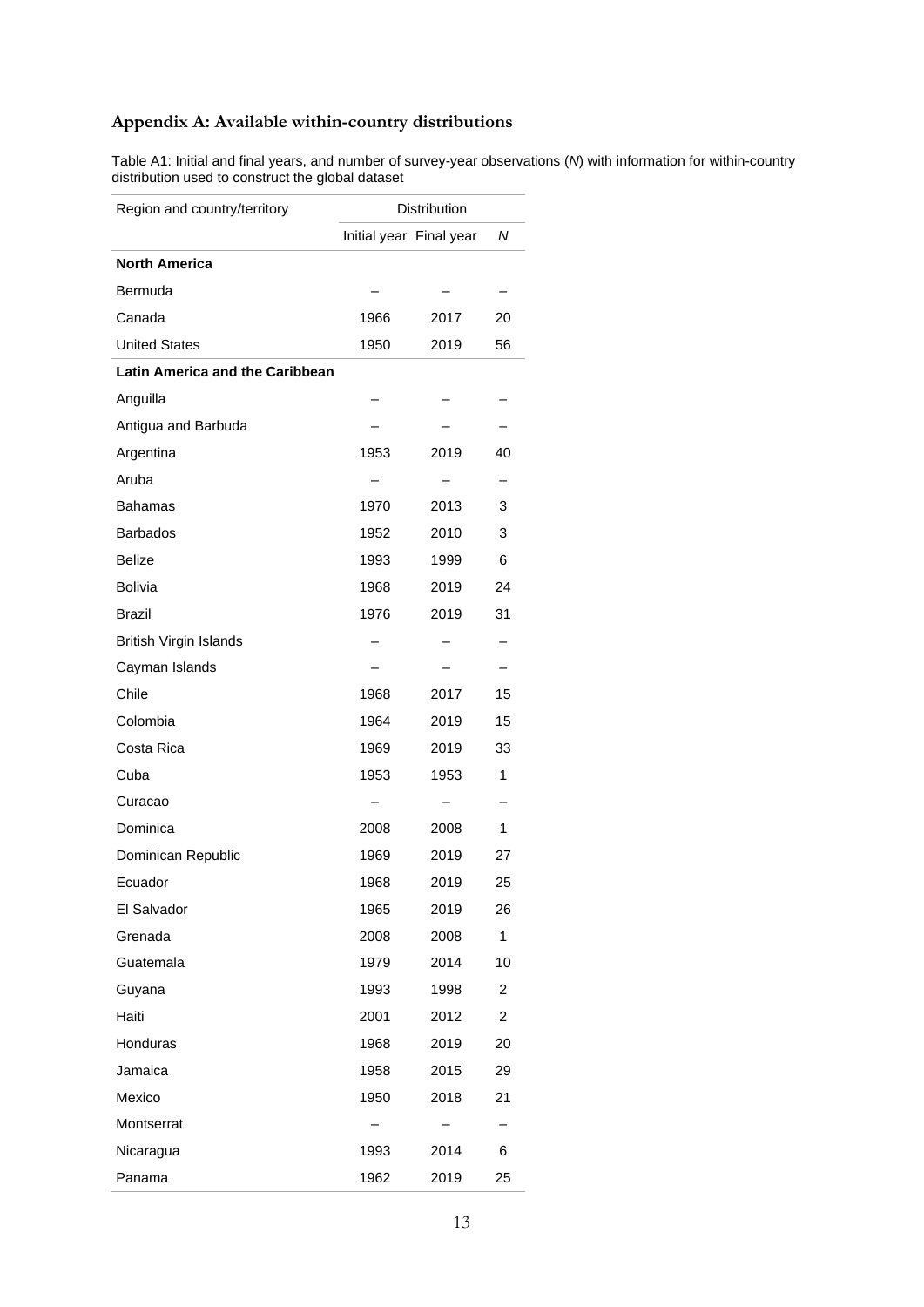| Paraguay                         | 1983 | 2019 | 15 |
|----------------------------------|------|------|----|
| Peru                             | 1972 | 2019 | 15 |
| Puerto Rico                      | 1953 | 2003 | 7  |
| Saint Kitts and Nevis            |      |      |    |
| Saint Lucia                      | 1995 | 2016 | 2  |
| Saint Vincent and the Grenadines |      |      |    |
| Sint Maarten (Dutch part)        |      |      | —  |
| Suriname                         | 1962 | 1999 | 2  |
| Trinidad and Tobago              | 1958 | 1992 | 6  |
| <b>Turks and Caicos Islands</b>  |      |      |    |
| Uruguay                          | 1961 | 2019 | 25 |
| Venezuela                        | 1981 | 2014 | 23 |
| <b>Europe and Central Asia</b>   |      |      |    |
| Albania                          | 1996 | 2017 | 9  |
| Andorra                          | 2003 | 2016 | 2  |
| Armenia                          | 1996 | 2018 | 20 |
| Austria                          | 1987 | 2019 | 11 |
| Azerbaijan                       | 1995 | 2018 | 8  |
| <b>Belarus</b>                   | 1988 | 2018 | 23 |
| Belgium                          | 1979 | 2019 | 23 |
| Bosnia and Herzegovina           | 2001 | 2011 | 4  |
| <b>Bulgaria</b>                  | 1963 | 2019 | 46 |
| Croatia                          | 1988 | 2019 | 18 |
| Cyprus                           | 2005 | 2019 | 15 |
| Czechia                          | 1992 | 2019 | 10 |
| Denmark                          | 1976 | 2019 | 13 |
| Estonia                          | 1992 | 2019 | 10 |
| Finland                          | 1962 | 2019 | 16 |
| France                           | 1962 | 2019 | 17 |
| Georgia                          | 1996 | 2016 | 17 |
| Germany                          | 1973 | 2019 | 30 |
| Greece                           | 1957 | 2019 | 11 |
| Greenland                        | 2002 | 2018 | 17 |
| Hungary                          | 1962 | 2019 | 20 |
| Iceland                          | 2004 | 2018 | 11 |
| Ireland                          | 1973 | 2019 | 24 |
| Italy*                           | 1948 | 2019 | 33 |
| Kazakhstan                       | 1993 | 2017 | 19 |
| Kosovo                           | 2003 | 2018 | 12 |
| Kyrgyzstan                       | 1993 | 2018 | 23 |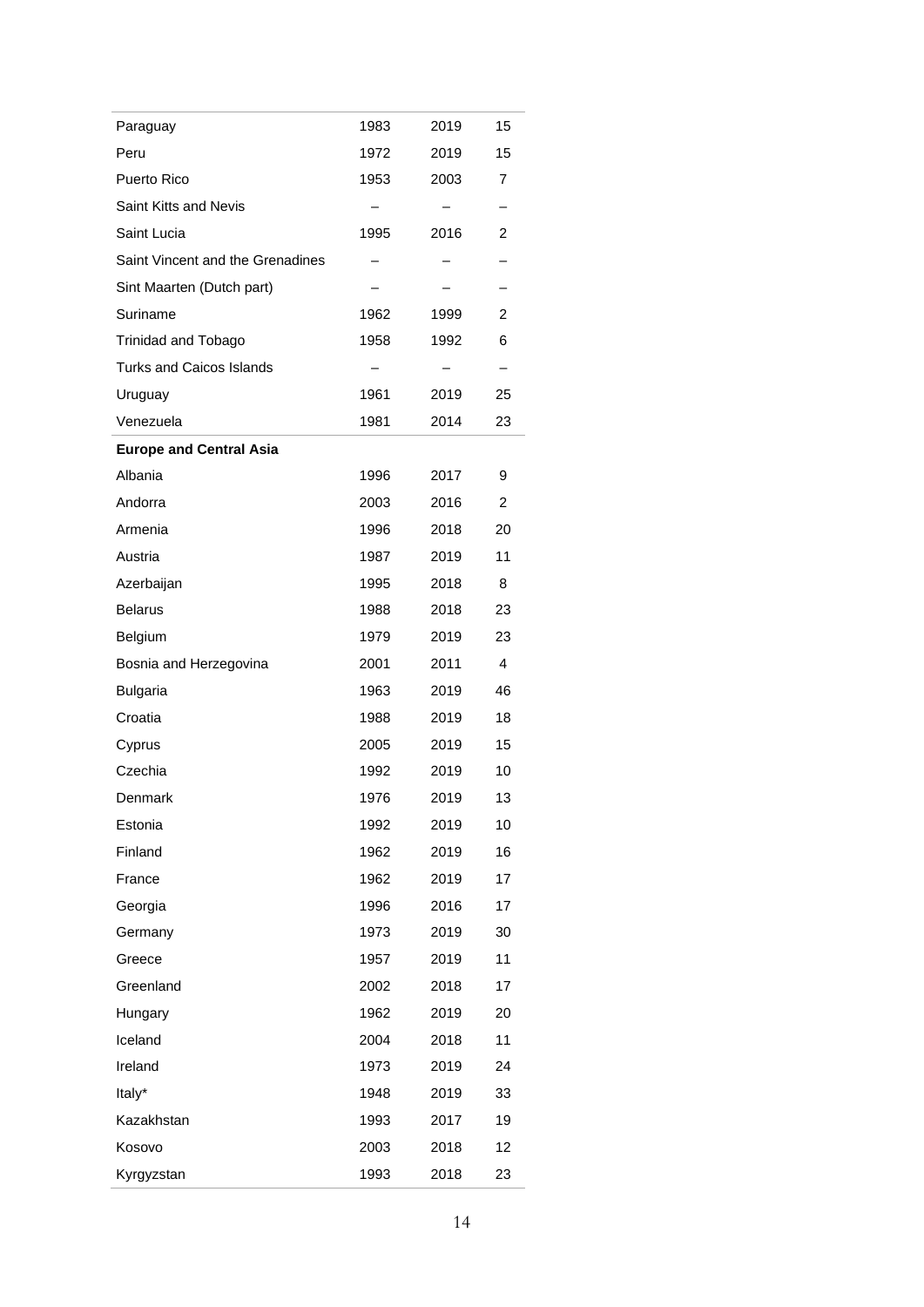| Latvia                              | 1993              | 2019                     | 23                |
|-------------------------------------|-------------------|--------------------------|-------------------|
| Liechtenstein                       | $\qquad \qquad -$ |                          | -                 |
| Lithuania                           | 1993              | 2019                     | 17                |
| Luxembourg                          | 1985              | 2019                     | 14                |
| Moldova                             | 1993              | 2018                     | 23                |
| Monaco                              | $-$               | $\overline{\phantom{0}}$ | $\qquad \qquad -$ |
| Montenegro                          | 2005              | 2019                     | 15                |
| Netherlands                         | 1962              | 2019                     | 17                |
| North Macedonia                     | 1994              | 2019                     | 24                |
| Norway                              | 1963              | 2019                     | 17                |
| Poland                              | 1986 —            | 2019                     | 12                |
| Portugal                            | 1973              | 2019                     | 28                |
| Romania                             | 1989              | 2019                     | 18                |
| Russia                              | 1988              | 2018                     | 16                |
| San Marino                          | $-$               | $\overline{\phantom{0}}$ | -                 |
| Serbia                              | 2006              | 2019                     | 7                 |
| Slovakia                            | 1988              | 2019                     | 12                |
| Slovenia                            | 1987              | 2019                     | 13                |
| Spain                               | 1965              | 2019                     | 14                |
| Sweden                              | 1963              | 2019                     | 23                |
| Switzerland                         | 1982              | 2019                     | 18                |
| Tajikistan                          | 1999              | 2015                     | 6                 |
| Turkey                              | 1968              | 2019                     | 22                |
| Turkmenistan                        | 1993              | 1998                     | $\overline{2}$    |
| Ukraine                             | 1988 —            | 2018                     | 23                |
| United Kingdom                      | 1960              | 2019                     | 32                |
| Uzbekistan                          | 1989              | 2003                     | 6                 |
| <b>Middle East and North Africa</b> |                   |                          |                   |
| Algeria                             | 1988              | 2012                     | 3                 |
| Bahrain                             |                   |                          |                   |
| Djibouti                            | 1996              | 2017                     | 5                 |
| Egypt                               | 1965              | 2018                     | 11                |
| Iran                                | 1986              | 2017                     | 12                |
| Iraq                                | 1956              | 2013                     | 4                 |
| Israel                              | 1980              | 2018                     | 22                |
| Jordan                              | 1987              | 2014                     | 8                 |
| Kuwait                              | 1973              | 2000                     | 3                 |
| Lebanon                             | 1960              | 2012                     | 2                 |
| Libya                               |                   |                          |                   |
| Malta                               | 2005              | 2019                     | 15                |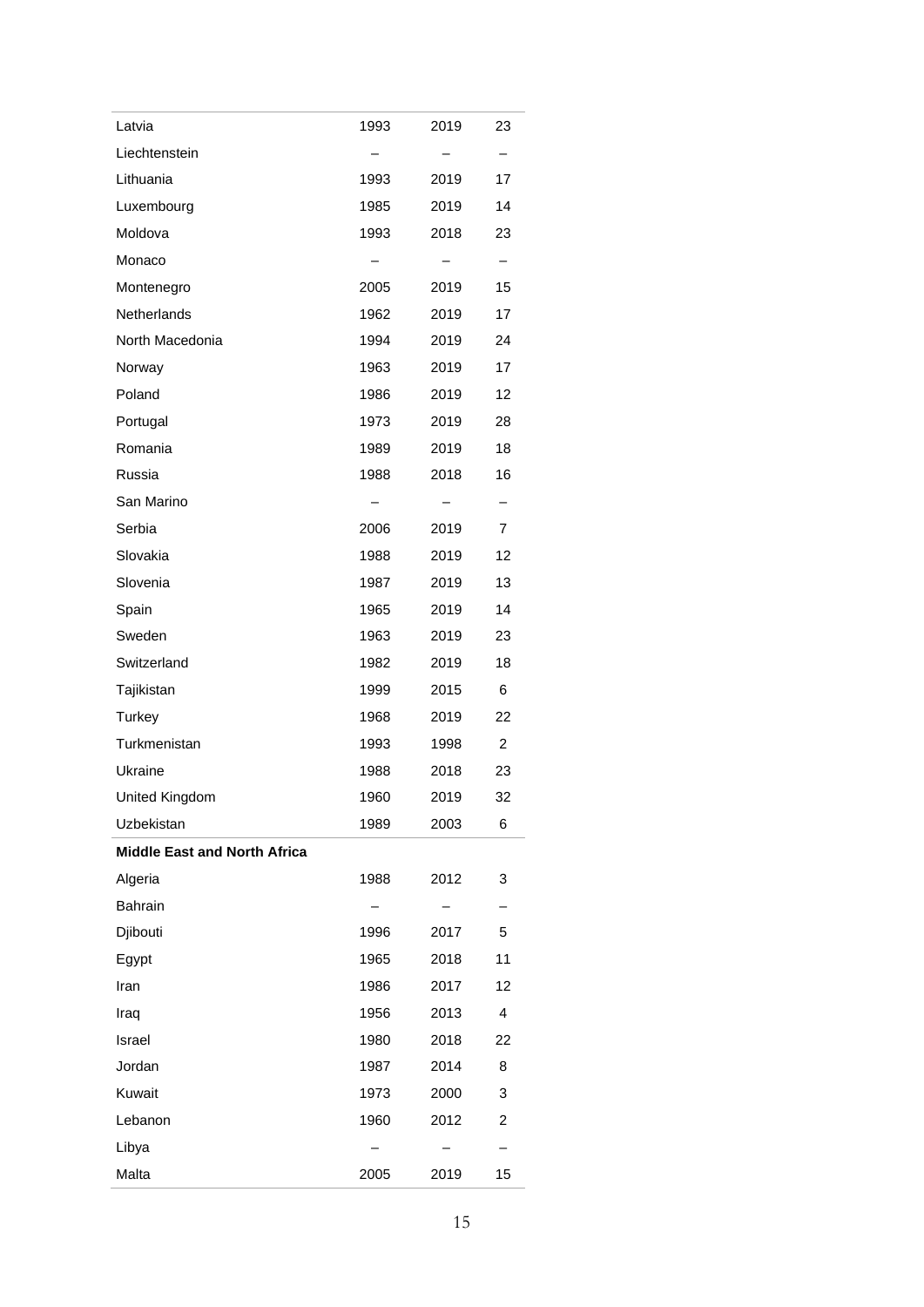| Morocco                           | 1965 | 2014 | 8              |
|-----------------------------------|------|------|----------------|
| Oman                              | 2000 | 2011 | 2              |
| Qatar                             |      |      |                |
| Saudi Arabia                      |      |      |                |
| Syria                             | 1997 | 2007 | 3              |
| Tunisia                           | 1961 | 2016 | 9              |
| <b>United Arab Emirates</b>       | 2015 | 2015 | 1              |
| West Bank and Gaza                | 1996 | 2017 | 11             |
| Yemen                             | 1992 | 2014 | 4              |
| <b>Sub-Saharan Africa</b>         |      |      |                |
| Angola                            | 2001 | 2019 | 3              |
| Benin                             | 1959 | 2015 | 4              |
| <b>Botswana</b>                   | 1986 | 2016 | 5              |
| <b>Burkina Faso</b>               | 1995 | 2014 | 5              |
| Burundi                           | 1992 | 2014 | 4              |
| Cameroon                          | 1996 | 2014 | 4              |
| Cape Verde                        | 2002 | 2015 | 3              |
| Central African Republic          | 1993 | 2008 | 3              |
| Chad                              | 1958 | 2011 | 3              |
| Comoros                           | 2004 | 2014 | 2              |
| Congo, Democratic Republic of the | 2005 | 2013 | 2              |
| Congo, Republic of the            | 2005 | 2011 | 2              |
| Côte d'Ivoire                     | 1959 | 2015 | 11             |
| <b>Equatorial Guinea</b>          | 2006 | 2006 | 1              |
| Eritrea                           | 1997 | 1997 | 1              |
| Eswatini                          | 1995 | 2017 | 4              |
| Ethiopia                          | 1996 | 2016 | 5              |
| Gabon                             | 1975 | 2017 | 4              |
| Gambia, The                       | 1992 | 2016 | 7              |
| Ghana                             | 1988 | 2017 | 7              |
| Guinea                            | 1991 | 2012 | 5              |
| Guinea-Bissau                     | 1991 | 2010 | 4              |
| Kenya                             | 1977 | 2016 | 6              |
| Lesotho                           | 1987 | 2018 | 5              |
| Liberia                           | 2007 | 2016 | 3              |
| Madagascar                        | 1960 | 2012 | 9              |
| Malawi                            | 1969 | 2017 | 8              |
| Mali                              | 1989 | 2010 | 5              |
| Mauritania                        | 1987 | 2014 | $\overline{7}$ |
| <b>Mauritius</b>                  | 2007 | 2017 | 3              |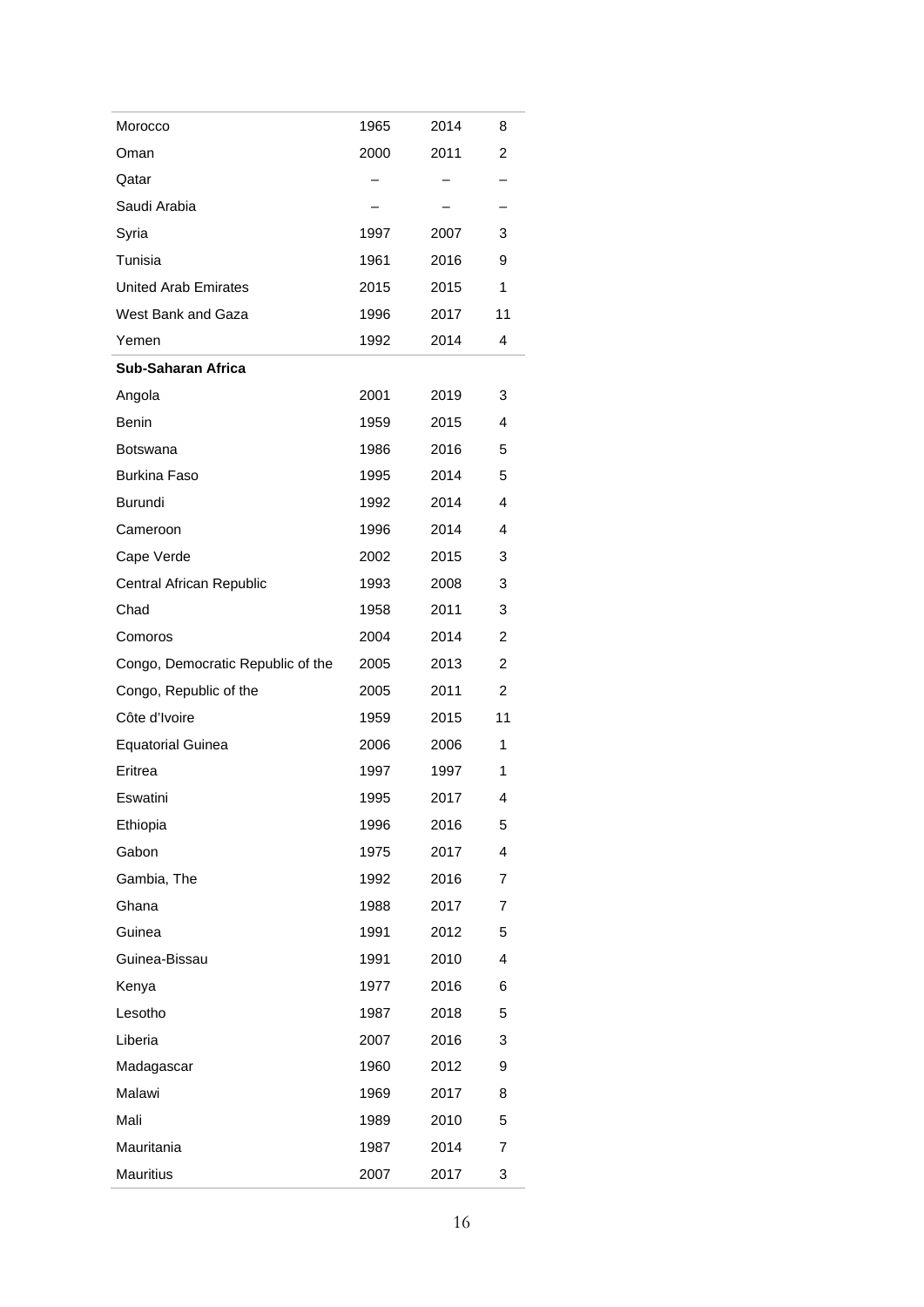| Mozambique                       | 1997 | 2015 | 4  |
|----------------------------------|------|------|----|
| Namibia                          | 1994 | 2016 | 4  |
| Niger                            | 1960 | 2014 | 7  |
| Nigeria                          | 1959 | 2019 | 8  |
| Rwanda                           | 1985 | 2017 | 6  |
| Sao Tome and Principe            | 2001 | 2017 | 3  |
| Senegal                          | 1961 | 2012 | 6  |
| Seychelles                       | 2000 | 2013 | 3  |
| Sierra Leone                     | 1969 | 2018 | 5  |
| Somalia                          | 2002 | 2016 | 2  |
| South Africa                     | 1993 | 2017 | 10 |
| South Sudan                      | 2009 | 2009 | 1  |
| Sudan                            | 1969 | 2014 | 3  |
| Tanzania                         | 1964 | 2018 | 8  |
| Togo                             | 2006 | 2015 | 3  |
| Uganda                           | 1989 | 2017 | 9  |
| Zambia                           | 1959 | 2015 | 11 |
| Zimbabwe                         | 1995 | 2017 | 3  |
| South Asia                       |      |      |    |
| Afghanistan                      | 2008 | 2017 | 3  |
| Bangladesh                       | 1963 | 2016 | 11 |
| <b>Bhutan</b>                    | 2003 | 2017 | 4  |
| India                            | 1951 | 2012 | 33 |
| Maldives                         | 2003 | 2016 | 3  |
| Nepal                            | 1977 | 2011 | 4  |
| Pakistan                         | 1963 | 2016 | 22 |
| Sri Lanka                        | 1953 | 2016 | 13 |
| <b>East Asia and the Pacific</b> |      |      |    |
| Australia                        | 1969 | 2014 | 14 |
| <b>Brunei</b>                    | 2005 | 2016 | 3  |
| Cambodia                         | 1994 | 2012 | 10 |
| China                            | 1953 | 2019 | 19 |
| Fiji                             | 1968 | 2014 | 6  |
| Hong Kong                        | 1963 | 2016 | 13 |
| Indonesia                        | 1976 | 2018 | 30 |
| Japan                            | 1956 | 2014 | 26 |
| Kiribati                         | 2006 | 2006 | 1  |
| Korea, North                     |      |      |    |
| Korea, South                     | 1992 | 2016 | 11 |
| Laos                             | 1993 | 2013 | 5  |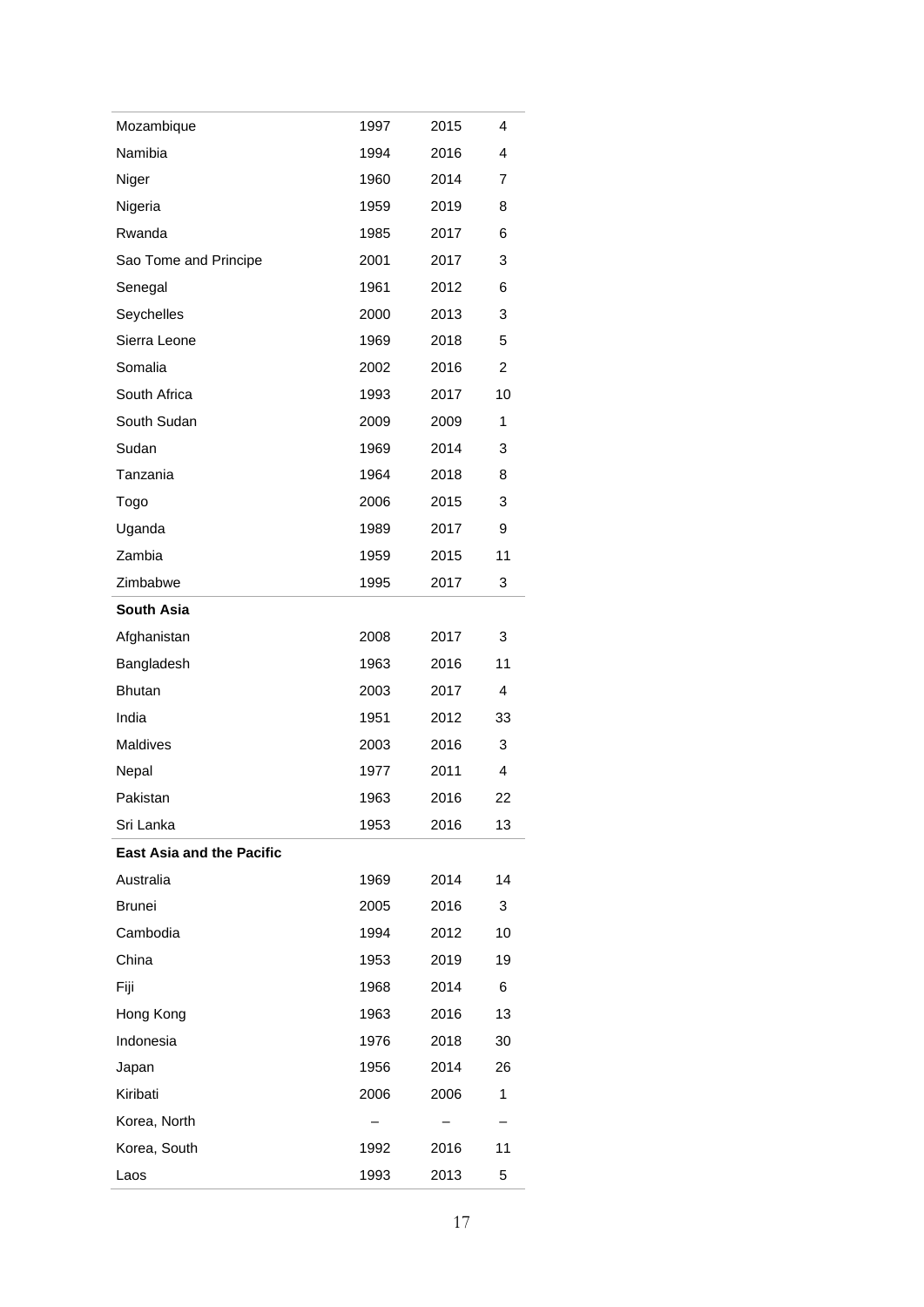| Macao                           |      |      |                |
|---------------------------------|------|------|----------------|
| Malaysia                        | 1960 | 2016 | 17             |
| <b>Marshall Islands</b>         |      |      |                |
| Micronesia, Federated States of | 2005 | 2013 | 2              |
| Mongolia                        | 1995 | 2018 | 10             |
| Myanmar                         | 1958 | 2017 | 3              |
| Nauru                           | 2013 | 2013 | 1              |
| New Zealand                     | 1973 | 2018 | 28             |
| Palau                           | 2014 | 2014 | 1              |
| Papua New Guinea                | 1996 | 2010 | $\overline{2}$ |
| Philippines                     | 1957 | 2015 | 15             |
| Samoa                           | 2002 | 2014 | 3              |
| Singapore                       | 2003 | 2012 | 6              |
| Solomon Islands                 | 2005 | 2013 | $\overline{2}$ |
| Taiwan                          | 1953 | 2016 | 24             |
| Thailand                        | 1962 | 2018 | 27             |
| <b>Timor-Leste</b>              | 2001 | 2014 | 3              |
| Tonga                           | 2001 | 2015 | 3              |
| Tuvalu                          | 2010 | 2010 | 1              |
| Vanuatu                         | 2010 | 2010 | 1              |
| Vietnam                         | 1993 | 2018 | 12             |
| <b>Total</b>                    | 1950 | 2019 | 2,147          |

Note: in countries with no income distribution information, percentile mean incomes are imputed annually using the average in their region and income group, except for North Korea, in which case the country mean income is imputed. Distributive information for non-survey years is either interpolated between the two closest or extrapolated before the first one or after the last one. (\*) Italy 1948 is used for estimating Italy 1950, but not included in the dataset.

Source: author's construction based on the WIID Companion.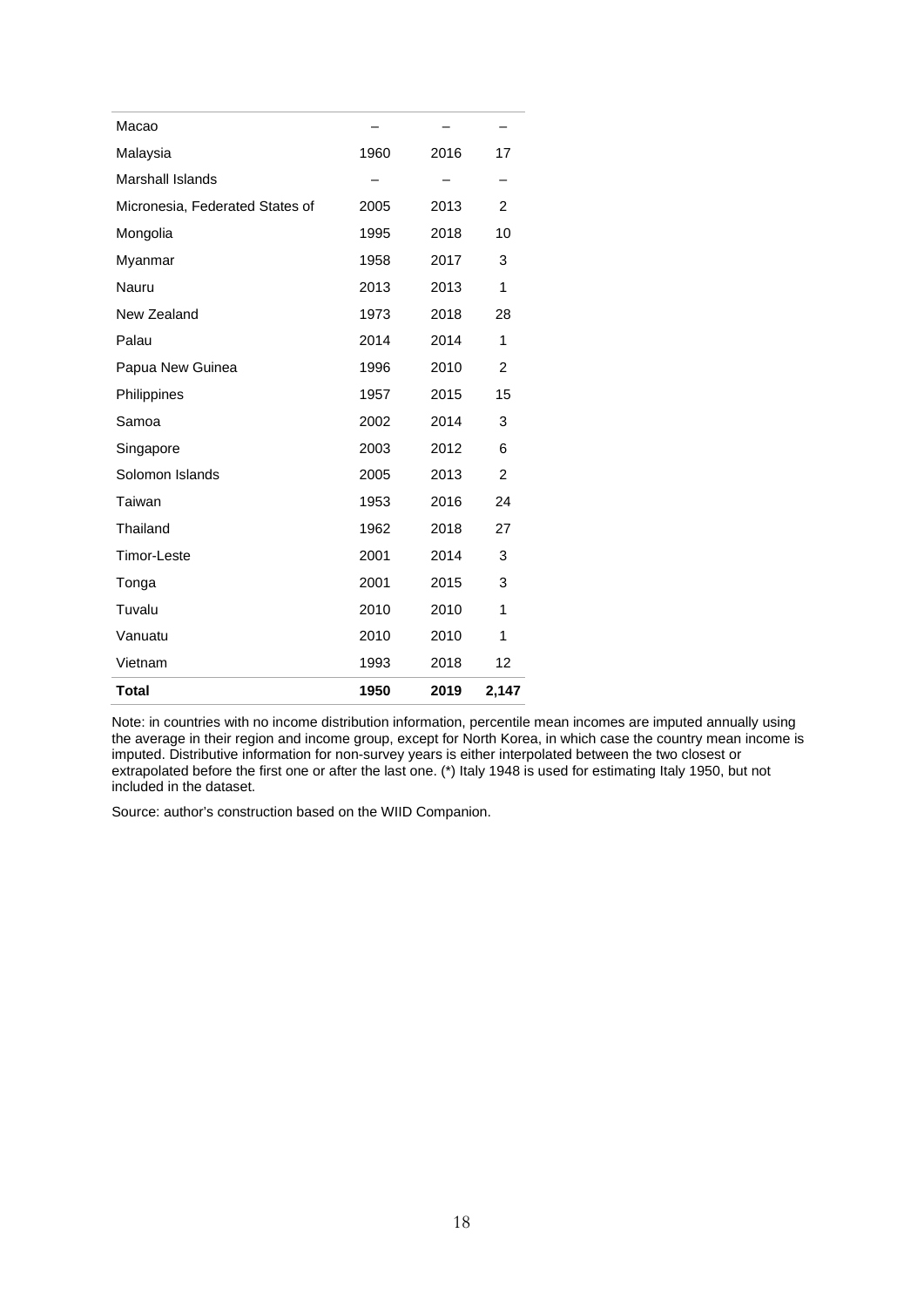#### **Appendix B: inequality summary measures**

Let  $y = (y_1, y_2, \dots, y_n)$  represent the global income distribution with *n* within-country income percentiles (100 equal-sized groups per country), each one representing a fraction  $p_i$  of the world's population, and  $\overline{y} = \sum_{i=1}^{n} y_i p_i$  is the global mean income.

All inequality summary measures described below are continuous and meet the usual axioms of anonymity (inequality is invariant to permutations of individuals or country percentile groups), population principle (invariance to replicating the population several times), and the Pigou–Dalton principle of transfers (a mean-preserving transfer from a person—or percentile group—to another one with lower mean income reduces inequality if the ranks among those involved are also preserved).

I estimate the following inequality measures, which are either relative (scale invariant—inequality remains constant if all incomes are multiplied by the same common factor) or absolute (translation invariant—inequality remains constant after adding a common factor to all incomes).

#### **Relative measures (scale invariant)**

*Gini index*

$$
Gini(y) = \frac{1}{2} \sum_{i=1}^{n} \sum_{j=1}^{n} \left( \frac{y_i - y_j}{\overline{y}} \right) p_i p_j
$$

*General entropy*

$$
GE_{\alpha}(y) = \begin{cases} \frac{1}{\alpha(\alpha-1)} \sum_{i=1}^{n} \left[ \left( \frac{y_i}{\overline{y}} \right)^{\alpha} - 1 \right] p_i & \text{if } \alpha \neq 0, 1\\ \sum_{i=1}^{n} ln \left( \frac{\overline{y}}{y_i} \right) p_i & \text{if } \alpha = 0\\ \sum_{i=1}^{n} \frac{y_i}{\mu} ln \left( \frac{y_i}{\overline{y}} \right) p_i & \text{if } \alpha = 1 \end{cases}
$$

where  $GE_0$  is also known as the mean log deviation (or M-Theil index);  $GE_1$  is known as the L-Theil index; and  $GE_2 = \frac{1}{2}CV^2$ 1 2  $GE_2 = \frac{1}{2}CV^2$ , where *CV* is the coefficient of variation, and *SD* is the standard deviation:

$$
CV(y) = SD(y) / \overline{y}
$$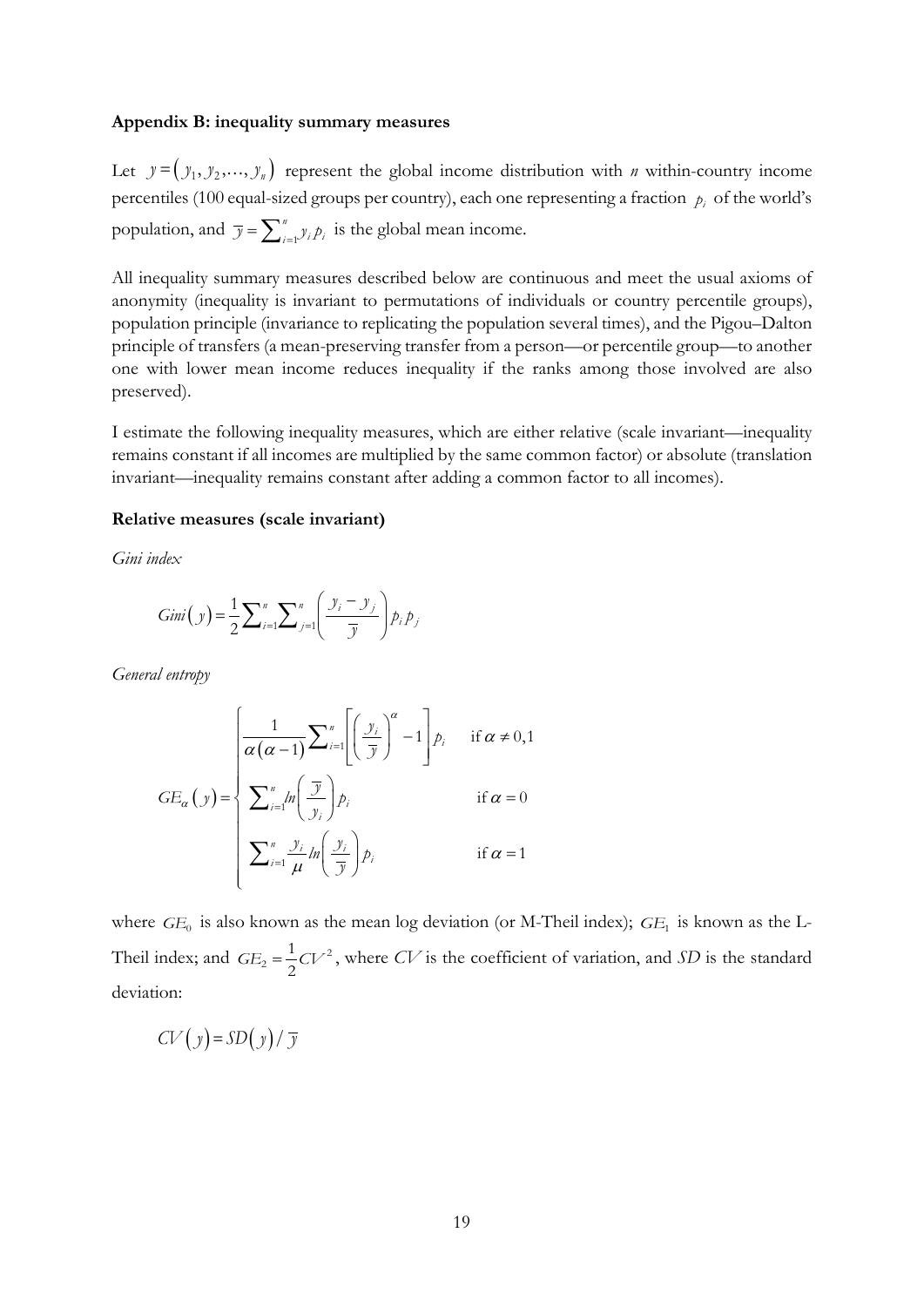*Atkinson*

$$
A_{\varepsilon}(y) = \begin{cases} 1 - \left[ \sum_{i=1}^{n} p_i \left( \frac{y_i}{y} \right)^{1-\varepsilon} \right]^{1-\varepsilon} & \text{if } \varepsilon > 0; 1-\varepsilon \neq 1 \\ 1 - \prod_{i=1}^{n} \left( \frac{y_i}{y} \right)^{p_i} & \text{if } \varepsilon = 1 \end{cases}
$$

# **Absolute measures (translation invariant)**

*Absolute Gini index*

$$
AbsGini(y) = \overline{\mathcal{J}}Gini(y) = \frac{1}{2}\sum_{i=1}^{n}\sum_{j=1}^{n} (y_i - y_j) p_i p_j
$$

*Standard deviation*

$$
SD(y) = \sqrt[2]{\sum_{i=1}^{n} \left(\frac{y_i}{\overline{y}} - 1\right)^2 p_i}
$$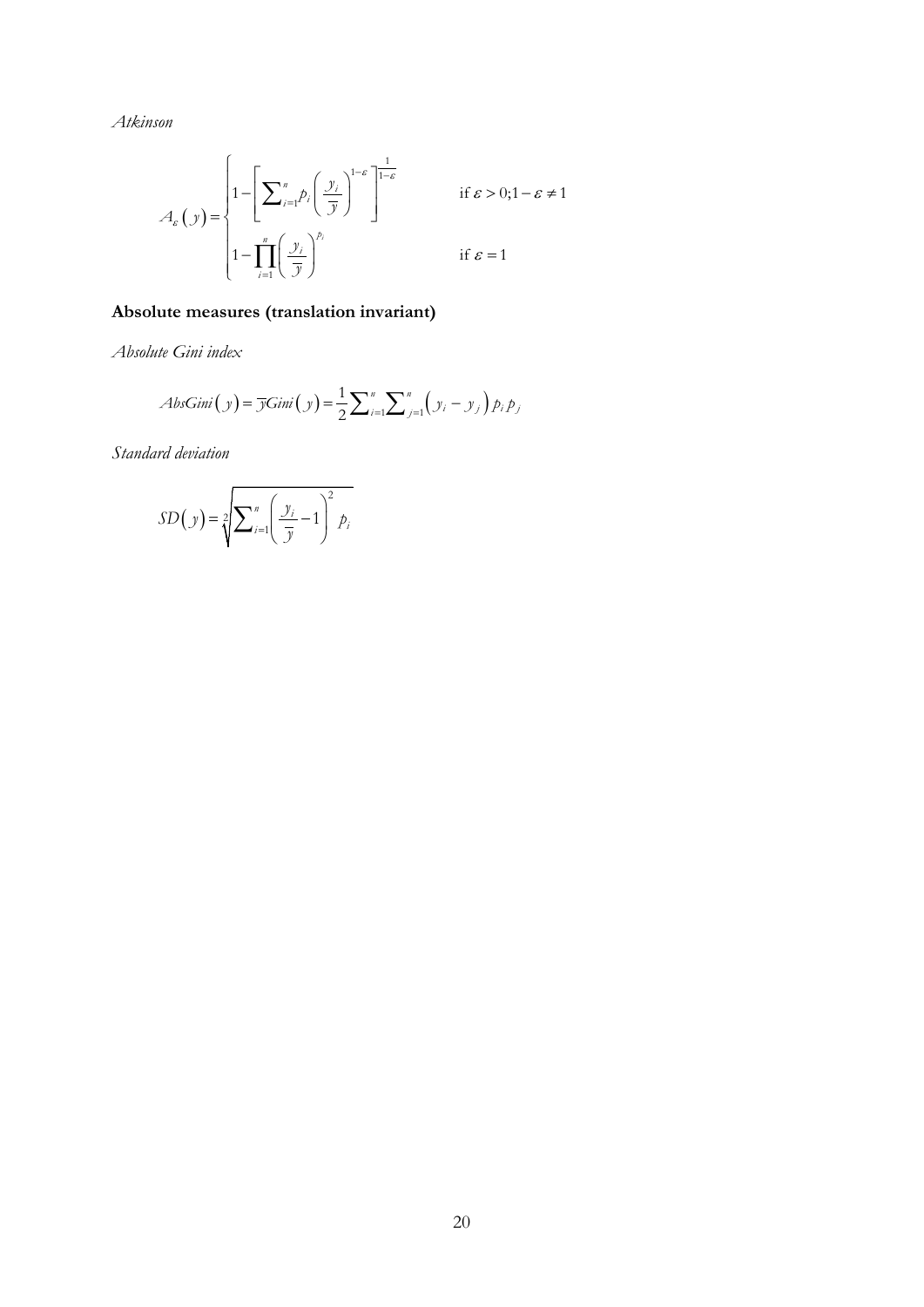#### **Appendix C: between- and within-country components of inequality**

The global income distribution dataset provides measures of the overall distribution, as well as key information to understand the contribution to inequality of inequalities that take place within and between countries.<sup>[14](#page-22-0)</sup>

Let  $y = (y^1, ..., y^K)$  denote the global income distribution made up of *K* countries, where  $y^k = (y_1^k, \dots, y_{n^k}^k)$  indicates the country distribution of country *k* with population  $n^k$ , total population is then  $n = \sum_{k=1}^{K} n^k$ . Furthermore,  $I(y)$  denotes any global inequality measure computed on incomes *y* .

Now, let us consider the distribution in two counterfactual situations.

The first counterfactual distribution is given by  $y_b = (y_b^1, \ldots, y_b^K)$ , where in the distribution of each country  $k$ ,  $y_k^k = (\overline{y}^k, ..., \overline{y}^k)$ , the income of every person has been replaced by the country's mean income  $\bar{y}^k$ . That is, this is the between-country global income distribution, in which all existing inequality within countries has been removed—that is,  $I(y_b^k) = 0$  for all countries.

A second counterfactual distribution is given by  $y_w = ( y_w^1, ..., y_w^K)$ , where in the distribution of each country,  $y_w^k = y_w^k \frac{\overline{y}}{\overline{x}} = \left( y_1^k \frac{\overline{y}}{\overline{x}} \dots, y_{n^k}^k \frac{\overline{y}}{\overline{x}} \right)$  $y^k_w \frac{\overline{y}}{\overline{y}^k} = \left( y^k_1 \frac{\overline{y}}{\overline{y}^k}, \ldots, y^k_{n^k} \frac{\overline{y}}{\overline{y}^k} \right)$ , the income of every person (or percentile) has been rescaled by the same factor  $\frac{\overline{y}}{\overline{x}^k}$ *y* , so that the new country mean is the global mean income  $\bar{y}$  in all countries. This is the within-country global income distribution, in which all existing inequality between countries has been removed (all countries have the same mean and therefore global inequality across countries using those means is zero).

In the case of absolute measures of inequality, to estimate the within-country distribution, instead of rescaling incomes, they are added to the differential between global and country means to keep within-country inequality unchanged (the measures are translation invariant):  $y_w^k = y_w^k + (\overline{y} - \overline{y}^k)$ .

In the case of the Atkinson family, as usual, to construct the two counterfactuals I employ the concept of the 'equally distributed equivalent income' instead of the mean income—that is, inequality-adjusted welfare:  $e^k = \overline{\mathcal{Y}}^k \left(1 - \mathcal{A}_{\varepsilon} \left(\mathcal{Y}^k\right)\right)$ .

Measures of inequality  $I(y_h)$  have been widely used as a measure of between-country inequality, while the level of inequality that is gone after equalizing within-country incomes can be interpreted also as a measure of within-country inequality:  $I(y) - I(y_b)$ .

<span id="page-22-0"></span><sup>&</sup>lt;sup>14</sup> For a discussion of the underlying theory of inequality decompositions, see, for example, the discussion and related literature in Chakravarty (2009).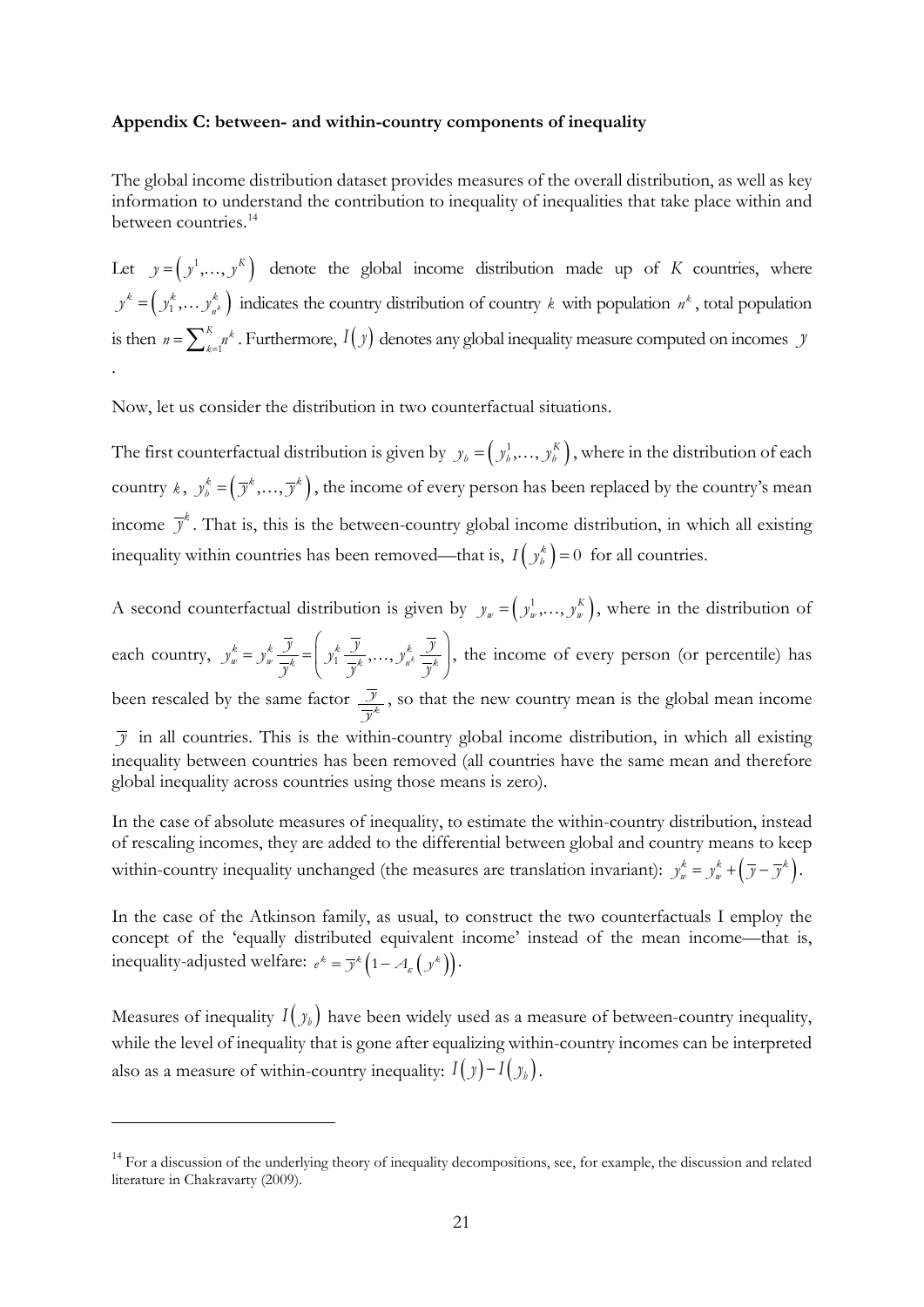Similarly,  $I(y_{w})$  can be understood as the 'true' measure of inequality within countries, while the inequality that is gone after equalizing average incomes across countries can be seen as an alternative measure of the level of between-country inequality:  $I(y) - I(y_w)$ .

The global dataset reports both  $I(y_b)$  and  $I(y_w)$ , along with overall inequality  $I(y)$ . The corresponding alternative measures,  $I(y) - I(y_b)$  or  $I(y) - I(y_w)$ , can be easily recovered.

It is a known fact that the only inequality index in which inequality is the sum of the true betweenand within-country inequality as defined above is the mean log deviation  $(GE_0)$ :  $GE_0(y) = GE_0(y_b) + GE_0(y_w)$ . That is, this index is additively decomposable, and the magnitude of each term is the same in both alternatives (path independence). Other indices have other wellknown decomposability properties, but only this one guarantees that both terms are pure, in the sense that the within-country term is not contaminated with between-country inequalities and vice versa.

In the case of other members of the  $GE_\alpha$  family, which verify additive decomposability, what is

usually interpreted as the 'within' component is  $GE_\alpha(y) - GE_\alpha(y_\nu) = \sum_{k=1}^K \frac{n^k}{n} \left( \frac{\overline{y}^k}{\overline{y}} \right)^k GE_\alpha(y^k)$  $GE_{\alpha}(y) - GE_{\alpha}(y_{\beta}) = \sum_{k=1}^{K} \frac{n^{k}}{n} \left( \frac{\overline{y}^{k}}{\overline{y}} \right)^{\alpha} GE_{\alpha}(y)$  $F_{\alpha}(y) - GE_{\alpha}(y_{b}) = \sum_{k=1}^{K} \frac{n^{k}}{n} \left(\frac{\overline{y}^{k}}{\overline{y}}\right)^{\alpha} GE_{\alpha}(y^{k}),$ 

which is a weighted sum of country inequality, with weights being a function of country means (except when  $\alpha = 0$ , i.e. mean log deviation). These terms, therefore, are not true within-country in the sense that they reflect prevailing inequality across country means too. [15](#page-23-0) In the case of the Gini index, the decomposability is more complex, since it also depends on the level of overlap among country income distributions along the income space.

In the case of the Atkinson family, an index that is multiplicatively decomposable, and using the equally distributed equivalent income instead of the mean as the representative income of each country or globally, we get that:

$$
1 - A_{\varepsilon}\left(y\right) = \left(1 - A_{\varepsilon}\left(y_{b}\right)\right)\left(1 - \sum_{k=1}^{K} \frac{n^{k}}{n} \frac{\overline{y}^{k}}{\overline{y}} A_{\varepsilon}\left(y^{k}\right)\right)
$$

Note also that for all members of the *GE* family, the true within-country term (after the mean income has been equalized across countries) is just the population-weighted sum of country inequality:  $GE_{\alpha}(y_{w}) = \sum_{k=1}^{K} \frac{n^{k}}{n} GE_{\alpha}(y^{k})$  $GE_{\alpha}(y_{w}) = \sum_{k=1}^{K} \frac{n^{k}}{n} GE_{\alpha}(y^{k}).$ 

To cope with this heterogeneity in decomposability properties, the WIID Companion also reports an additional estimate based on the Shapley decomposition, in line with Davies and Shorrocks (2021). The Shapley decomposition (Chantreuil and Trannoy 2013; Shorrocks 2013) is a simple method that allows us to obtain a consistent decomposition for all indices, with both terms adding up to overall inequality, regardless of their decomposability properties. It means, in this context, to just compute the average between the two possible estimates for each component:

<span id="page-23-0"></span><sup>&</sup>lt;sup>15</sup> It also raises some normative issues, since inequality in rich countries has a higher contribution to overall withincountry inequality than inequality in poor countries.